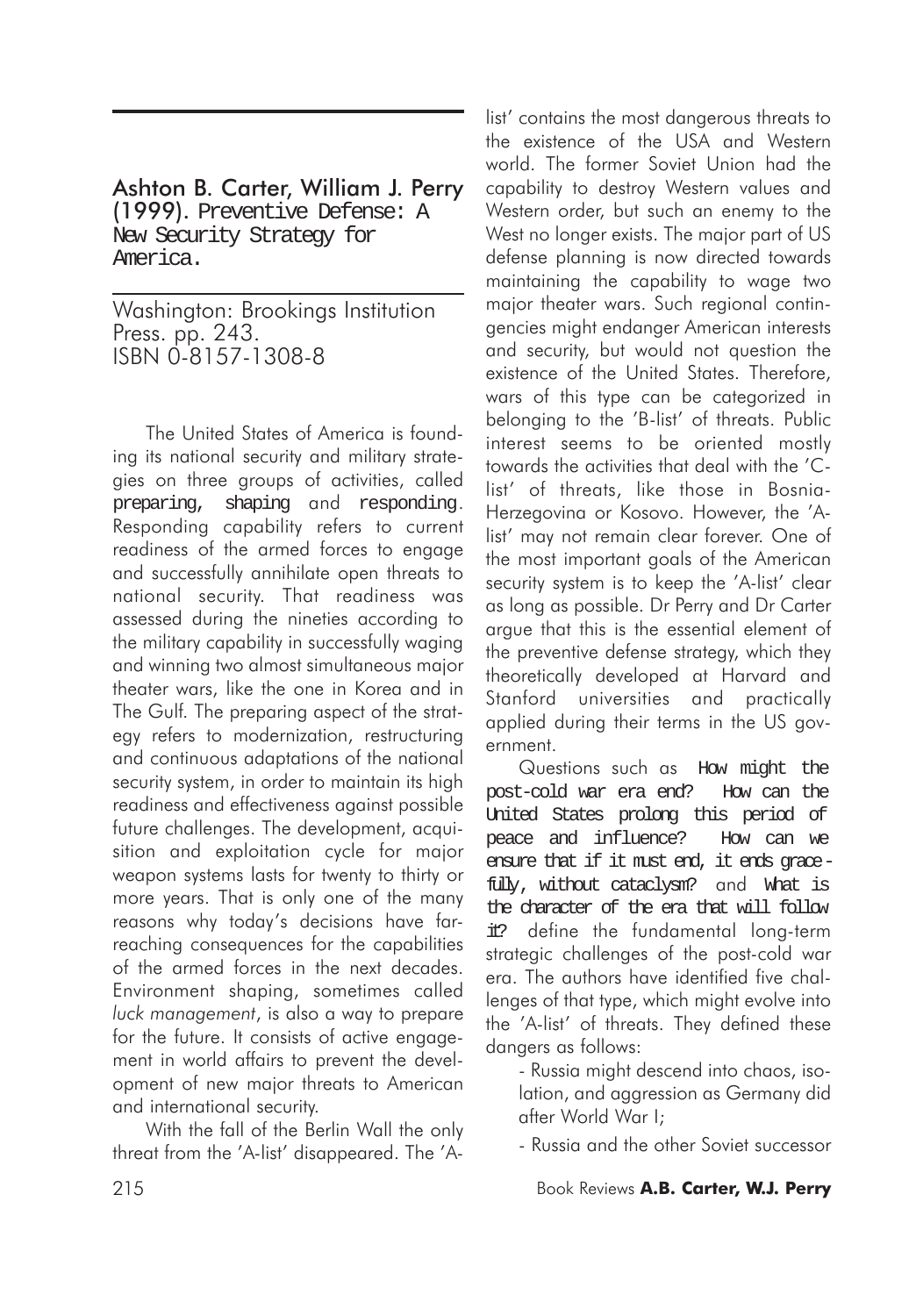states might lose control of the nuclear legacy of the former Soviet Union;

- China could grow hostile rather than becoming cooperatively engaged in the international system;

- Weapons of mass destruction will proliferate and present a direct military threat to the United States; and

- "Catastrophic terrorism" of unprecedented scope and intensity might occur on US territory.

If the US responds to these dangers in the right manner, it will be possible to realize George C. Marshall's vision of the world not of threats to be deterred, but of a world "united in peace, freedom, and prosperity." This is where the sixth key threat to American security lies. That threat lies in ignoring the previously identified five potential dangers because of temporarily advantageous power relations in the world.

Each chapter in the book is dedicated to one of the six security challenges. The chapters start with vivid and lively memories of Mr Perry at an event during his term as the Secretary of Defense, which is relevant to the topic. The main part of each chapter consists of the problem analysis, investigation of possible preventive strategies, description of already taken steps, and recommendations for future action. These discussions are case studies of preventive defense mechanisms. To be successful, preventive defense must combine all the instruments of foreign policy: political, economic and military. The exact type of actions and means used in a particular situation will depend on the circumstances, but because of the character of activities and capabilities of the American armed forces, preventive defense falls primarily into the military domain.

In the case of Russian and Central European stabilization, preventive defense

requires fostering military-to-military cooperation, promotion of the Partnership for Peace Program, careful NATO enlargement, officer education, and appropriate economic assistance. In the case of preventing nuclear technology proliferation from the former USSR, the expert and economic assistance offered through the Nunn-Lugar program provided for denuclearization of the Ukraine, Belarus and Kazakhstan. Intercontinental ballistic missiles are dismounted, nuclear material is centrally stored, and employment programs for nuclear scientists are launched. An important element of these efforts is arms control negotiations, which resulted in START treaties. These negotiations should be continued.

American relations with China are not sufficiently developed. Under the preventive defense agenda, direct military cooperation with China should be initiated, and China should be more actively involved in the search for solutions to global security issues. Preventive defense against weapons of mass destruction should rely not only on international anti-proliferation treaties, inspections and sanctions for those who do not obey prescribed norms of behavior. Active and passive defense measures must be developed, and unstable regions should be stabilized to decrease the incentive for proliferation and acquisition of nuclear, chemical or biological weapons.

Regarding the prevention of catastrophic terrorism, the intelligence collection system should be restructured, new analytical capabilities established, and new and more effective methods for tracking and prevention of that dangerous threat invented. Finally, preventive defense applied to the American armed forces is embodied in the preparing activities. The important role in that area is technological modernization coupled with appropriate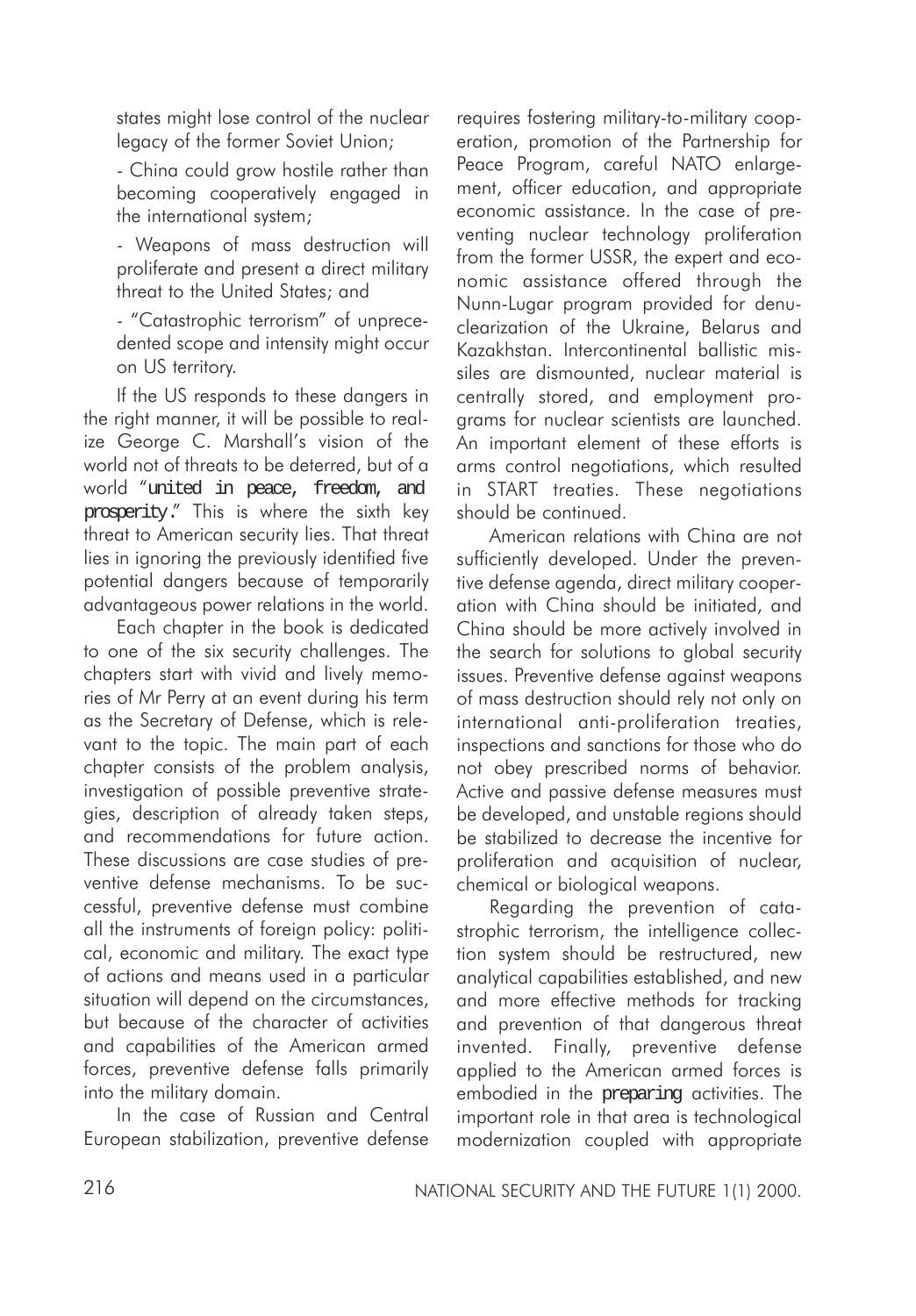doctrine improvements and force restructuring (which together forms the revolution in military affairs). Equally important are the changes in management of defense assets (so called revolution in business affairs), and sustainment of personnel quality, training and motivation.

The book deserves careful reading, because the problems described do not only influence United States security, but the stability of the whole international community as well. The book will have significant impact because of the high-quality analysis provided and because of personal influence of its authors. Dr Perry and Dr Carter today jointly lead a research project at Harvard and Stanford universities on preventive defense. Apart from being distinguished professors, they share significant experience in public service, industry and academia. It should be mentioned that William Perry served as the US Secretary of Defense from 1994 to 1997, and that Dr Carter acted as Assistant Secretary for Defense Policy in the same term. It was the time when the first Quadrennial Defense Review was prepared, which defined preventive actions aimed at shaping security environment as one of the three pillars of national security strategy.

The book is also thought provoking for readers from a small country such as the Republic of Croatia. The book shows how a global power like the United States views its own and global security in the coming decades. Due to the power and influence of the United States in the international community, its positions often define the frame for political activities to other players. In that sense, the authors' observations on NATO enlargement and the role of the Partnership for Peace are especially interesting. The authors pledge for the increased role of the PfP, which is too marginalized, and for the slower enlargement

of NATO. In their view, that would help to avoid additional complications in relations with Russia, while at the same time provide some of the advantages that eastern European countries expect from gaining NATO membership.

However, a more profound lesson of the book may be in the method that the authors use to contemplate strategic problems of national security. Elements of this approach are: the classification of threats; focus on those threats that might cause the most serious consequences; the assessment of shaping options and means; analytical thinking; integration of all elements of national power; and long-term planning. Such an approach is applicable to improve the international and national security of many countries in different positions, and not only of a global power such as the United States.

> Prof. dr. sc. Krešimir Ćosić mr. sc. Dra□en Penzar Institute for Defense Studies, Research and Development Ministry of Defense, Republic of Croatia Bijenička 46, 10000 Zagreb, Croatia e-mail: dpenzar*@*public.srce.hr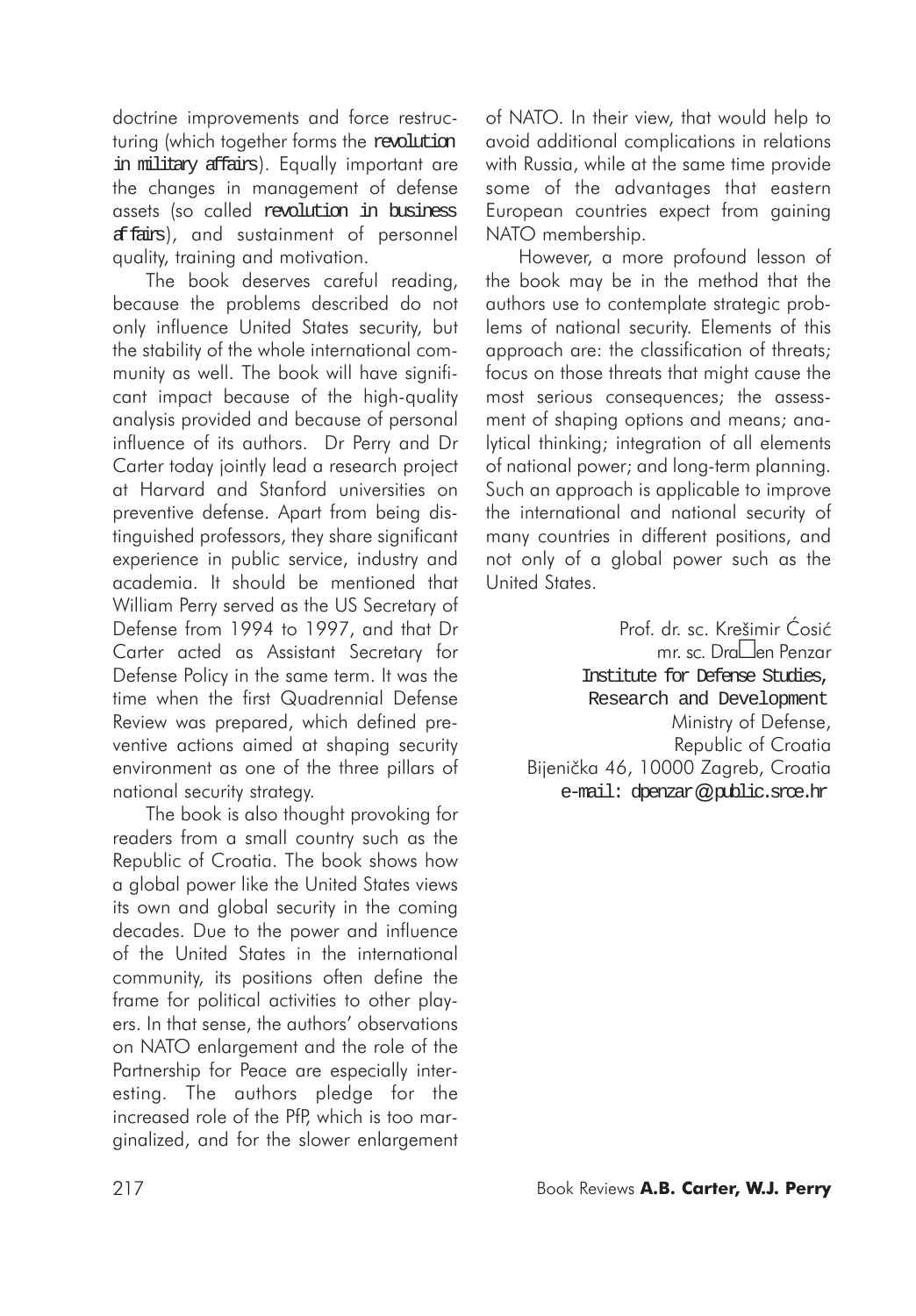## Robert M. Hayden (1999).

Blueprints for a House Divided: The Constitutional Logic of the Yugoslav Conflicts.

Ann Arbor: The University of Michigan Press. pp. 298, ISBN 0-472-11066-7.

Robert M. Hayden's Blueprints for a House Divided: The Constitutional Logic of the Yugoslav Conflicts sets out to analyse the logic of the collapse of the former Yugoslav federation and the causes of the ensuing war(s). Hayden identifies two sources of disintegration. Firstly, he suggests that the federation collapsed because of the triumph of central European nationalism and concepts such as the nationstate, pursued primarily by the Slovenes and Croats. Secondly, Hayden maintains that the disintegration of Yugoslavia followed a firm logic of constitutional proposals based on exclusionist, nationalist claims that undermined the authority of the federation and produced structures of instability. According to Hayden, the collapse of the former Yugoslavia and the structures of the resulting conflicts can all be explained as the logical consequence of the adoption of certain constitutional concepts.

The logic of disintegration according to Hayden followed the pattern of constitutional proposals by Slovenia and Croatia, initially in the form of amendments to the 1974 Constitution of the Socialist Federative Republic of Yugoslavia (SFRY), and then through the proposals for the transformation of Yugoslavia as a confederation or alliance of sovereign states. The former he believes led to the deconstitution of the federation, while the latter was simply a ruse or a constitutional sham aimed at reducing the power of the centre. He then proceeds to critique the proposals for a new constitutional arrangement and territorial delimitation for the Republic of Bosnia and Herzegovina under the auspices of the international peace conference. Hayden lucidly but one-sidedly examines the sequence from the European Community's proposals for cantons, the Vance and Owen proposals for provinces, the Owen and Stoltenberg proposals for republics, and finally the Washington agreements and the Dayton accords that established entities and provisions for special parallel relations. Hayden's discussion contains no distinction between the aggressor and the victim, or any critique of the Serbian imperative to use force to impose their will and a political solution in Croatia or Bosnia and Herzegovina.

The underlying basis of Hayden's thesis is the belief that crosscutting ties made Yugoslavia a viable political community, exemplified mainly by interethnic-marriages. Although Hayden dismisses the claim that the nations that constituted former Yugoslavia were afflicted with inherent incompatibilities that ultimately led to the disintegration of the federation, he does suggest the following:

What did prove to be incompatible were republics based on the principle of the sovereignty of the majority ethnic "nation" (narod), formulations of the essence of the state entered into the constitutional systems of these republics beginning in 1989." (p. 3)

Hayden believes that a system of constitutional nationalism, underpinning constitutional amendments and proposals both at the level of the republic and the federation, institutionalised a division between those who are of the sovereign nation, ethnically defined, and those who are not.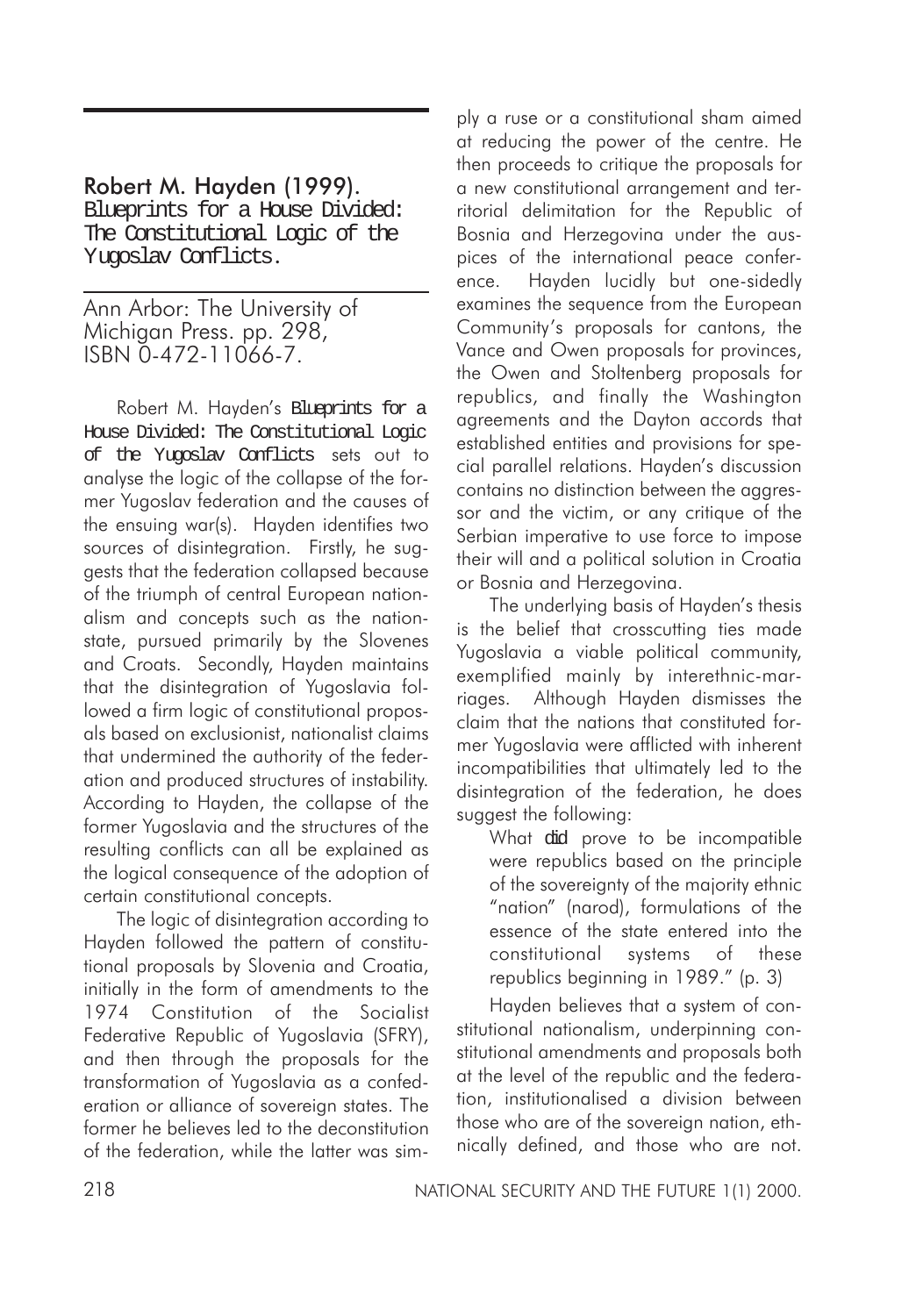Under such circumstances, the latter may hold citizenship but cannot aspire to equality. Constitutional nationalism is defined as a concept or process by which constitutional and legal structures privilege the members of one (ethnic) nation over those of any other resident in a particular state (p. 68). A state or republic, which adopts constitutional nationalism, envisions a state in which basic sovereignty resides with a particular nation (narod), the members of, which are the ones who can decide fundamental questions of state form and identity. Of course, under Hayden's analyses, the Slovenes and Croats are guilty of institutionalising constitutional nationalisms that ultimately led to the disintegration of the federation and produced systems of inequality and discrimination of minorities. Hayden uses Croatia as a case study to demonstrate how the Serbian minority was alienated and discriminated in the new Constitution (1990) and by the new democratic government. Indeed, the Croatian government may be accused of not doing enough, but the question is what could it have done to avoid the Serbian rebellion and Yugoslav army intervention? Too many Serbian leaders have stated that they did not want to live in an independent Croatian state, and that the symbolism of Croatia was not a factor, but an excuse. Indeed, Jovan Rašković had complained after the democratic elections that politics and society in Croatia were "Croatocentric." This absurd proposition could not be understood except by the need to repress any manifestation of Croatian identity and national awareness that had been marginalized or criminalized under the previous regime as anti-state activity or hostile propaganda. Indeed, Hayden does not discuss the efforts of Croatia to bring the Serbian minority into parliamentary and local representation. And there is a huge gap in understanding

the mechanisms adopted by Croatia to provide for local autonomy and human rights for all its minorities under the auspices of the Constitutional law on national minorities. Indeed, the entire negotiating process after the adoption of the Vance plan and the UN protected areas, the UNCRO mandate and the implementation of the UNTAES temporary authority is left out. Croatia's position was that the Serbian minority could not secede from Croatia, and that they could aspire to greater political representation according to the 1991 census both at the national and local levels. To exhaust the omissions, Hayden does not examine the process that led to the Zagreb 4 (Z4) agreement, which in effect created a state within a state. Croatia only took this proposal as a basis for discussion, but it clearly was unworkable. It did, however, demonstrate the extent to which the Serbs (in the occupied areas) would go to rejecting peaceful integration and the level of autonomy that they would accept.

After reading Hayden's analyses, one is left with the impression that the Western republics, namely Slovenia and Croatia, by pursuing their objectives in transforming the federation into a modern, confederation or alliance of sovereian states, set off an unstoppable process of disintegration. The book suffers from historical myopia, because there is no discussion of the history of Yugoslavia's battle to define itself internally. There were protracted debates about whether the first Yugoslavia would be defined as a republic or a kingdom, or whether it would be the State or Kingdom of the Serbs, Slovenes and Croats, or just of Yugoslavia. And then the debates over the banovina, decentralisation and centralisation/unitarism, and the Croatian banovina. Hayden also fails to discuss the ZAVNOH and AVNOJ principles that con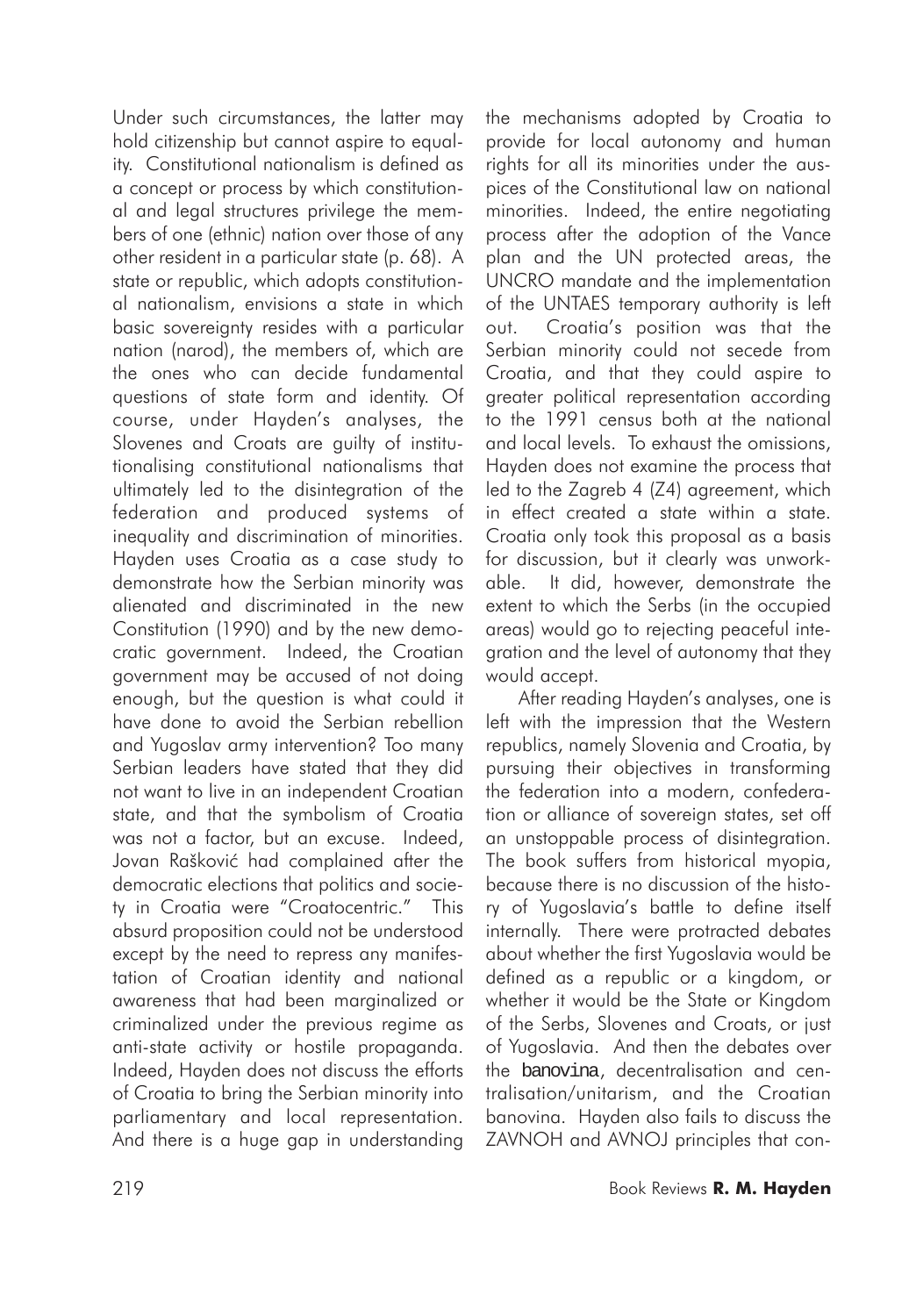solidated the federal basis of post-war Yugoslavia. While his initial purpose may not be to write a history of constitutionalism in former Yugoslavia, eliding over these important debates and formulations seriously distorts the picture of a snap-shot of 1989 and beyond. At that point, and under the successive constitutions after the Second World War, the republics were defined under the republican and federal constitutions as states whose borders were unable to be changed without the ratification of the Parliaments of the republics.

Hayden also neglects the complex negotiations between Croatia and Slovenia over the formulation of the joint confederation proposal. And he also neglects to discuss the exhausting negotiations between the republican leaderships that worked towards articulating the extent to which they disagreed over the future of Yugoslavia. Indeed, the Presidency of the SFRY mandated the republics to present their visions of a new relationship, and special working groups were established to examine proposals for resolving the constitutional and political crisis that emerged after the collapse of communism.

It is interesting to note that Hayden spends too much time defending his scholarship and perspective. Indeed, three years in Belgrade does not equip one with any special understanding of the crisis, particularly not of the perspective as seen by Slovenes, Croats, Muslims qua Bosniacs, Macedonians or the Kosovo Albanians. And most fundamentally, Hayden does not ask the basic question about the axis of tensions and competing visions. Why are all, and now including the Montenegrins, the nations aspiring to their own political autonomy or independence from Serbia? By omitting to discuss the Serbian perspective and role in the disintegration of the federation (for example the influence over the mil-

itary, incursions into Yugoslavia's monetary system for exclusively Serbian purposes, unilateral abolition of the autonomy of Vojvodina and Kosovo, and failing to accept the Croatian delegate in the SFRY Presidency according to the principle of rotation, amongst others). Indeed, there is little or no discussion of the Memorandum of the Serbian Academy of Science and Arts, a document that is widely viewed as the blueprint for the destruction of Yugoslavia.

When Hayden discusses the constitutional proposals for the reorganisation of Yugoslavia, one is left wondering why the proposal for a modern federation submitted by Serbia and Montenegro is omitted. This proposal is interesting for many reasons, especially because it outlines Serbia's position on a new Yugoslavia. For constitutional lawyers, it is interesting that Croatia and Slovenia proposed not 'secession', but disassociation and association as mechanisms for negotiating a confederation of sovereign states. The Serbian proposal, however, explicitly defines the republics as states which exercise some of their sovereign rights in the Federal Republic of Yugoslavia and are independent in discharging the rights and duties established in their constitutions and in organising state government of their territories. Under article 10 of the Serbian proposal, every "republic has the right, on the grounds of the will expressed by the citizens in a referendum, to decide to secede from the Federal Republic of Yugoslavia." The proposal also spells out the mechanisms for secession, which is an odd provision as the official representatives of Serbia claim that they tried to save Yugoslavia from the 'separatist' Slovenes and Croats. Interesting enough, a special working group of experts formed by the Presidency of the SFRY at the end of February 1991,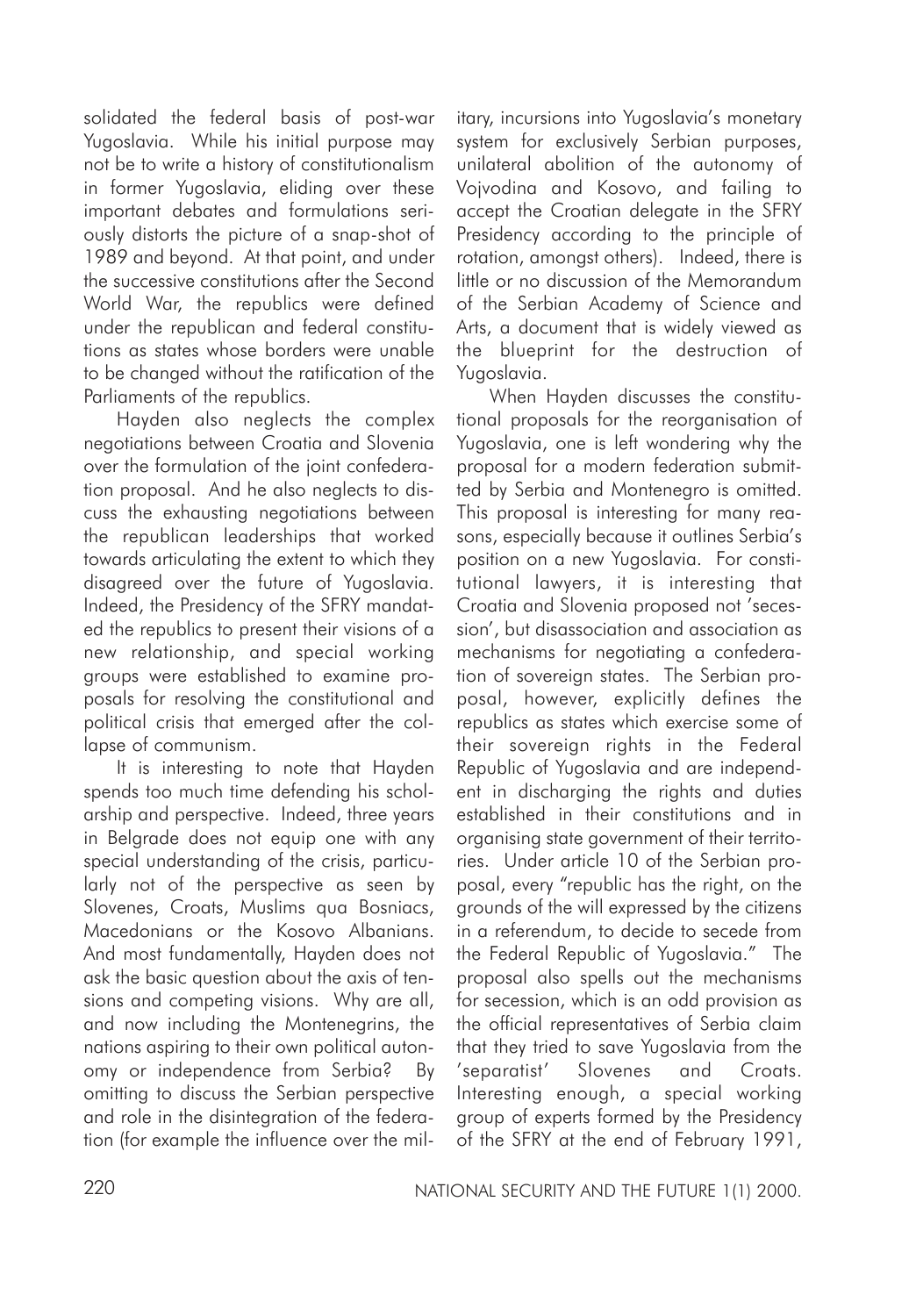prepared a draft document on the constitutional crisis, as well as a draft constitutional and legal procedure for secession from Yugoslavia. The latter document spelled out that the right of nations to self-determination is one of the universal rules of modern law that is also enshrined in the Yugoslav Constitution. However, the draft noted that the Constitution does not specify the rule or operational procedure for implementing the right of nations to secede from the SFRY. The draft suggested amendments to the Yugoslav Constitution, which included, inter alia, the following provisions:

The right of initiative for secession is vested in the Parliaments of the Republics.

The decision on an initiative will go to a referendum by all the citizens of the republic.

The referendum is valid if over half the total electorate has opted in its favour.

In the republics inhabited by members of several Yugoslav nations the necessary majority is likewise determined for each Yugoslav nation in particular. If one of the Yugoslav nations declares itself against, all settlements where this nation is in the majority, and which border on the other part of Yugoslav territory and may therefore constitute a compact territory, remain within the structure of the SFRY.

If the result of the referendum is negative, the same issue may be brought up again only after the expiry of a period of five years.

Under this procedure, the Federal Executive Council would draw up a balance of division of jointly created assets and properties of the federation, as well as draw up proposals for territorial delineation and determine the frontiers of the future states and other questions of importance to the determination of the act of secession.

These provisions for secession were clearly drawn up for Croatia with a view to parts of the republic seceding to remain in the federation. The big question was the future status of the Republic of Bosnia and Herzegovina, which could also withdraw while parts of its population and territory join the Yugoslav federation. Ironically, the Bosnian Muslims and Serbs in July 1991 proposed the resolution of the crisis based on an "historical agreement." The Muslims proposed to the Serbs—without informing or including the Croats—that they are "interested in a democratic solution to the status and rights of the Serbian nation in Croatia, and that we support their efforts for autonomy, as we support autonomy for the Muslim/Bosniac nation in Sand $\square$ ak. To the extent that the Serbian nation expresses, and realises it legitimately, a desire not to live within the framework of a Croatian state, and expresses a desire for the Knin Krajina to join Bosnia and Herzegovina, we shall then raise the issue of enjoining both Sand aks with Bosnia and Herzegovina."

The most interesting aspects of Hayden's examination is the role of essentially European concepts of the nation-state and the role of the international community in "imposing" from outside values, ideas and concepts that are foreign to the "locals." However, Hayden does not deal with these issues with any depth or convincingly. Had he tried to grapple with these issues rather than place the blame with the Slovenes, Croats and Muslims in wanting to reorganise a failed state structure according to modern European democratic standards and processes, scholars of international relations and constitutional law would be better served in understanding the logics of disintegration of the former Yugoslav federation.

Marijan Gubić, Zagreb, Croatia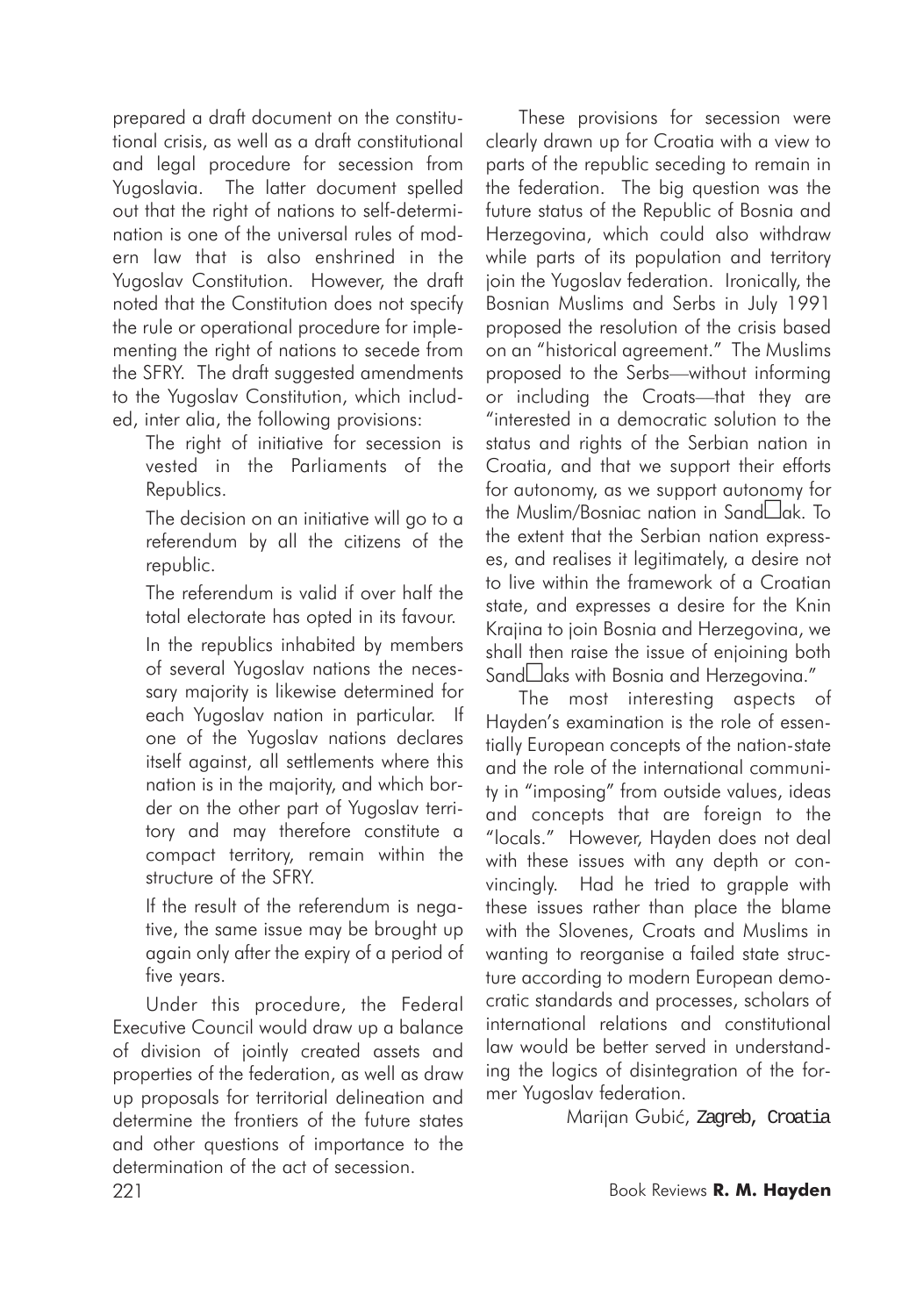# Daniel Patrick Moynihan (1998).

Secrecy: The American Experience.

Introduction by Richard Gid Powers. New Haven & London: Yale University Press. 262 pages, Bibliography, Index. \$22.50 ISBN: 0-300-07756-4.

> Secrecy is for losers. For people who do not know how important the information really is. -

> > Daniel P. Moynihan

In his book Secrecy, US Senator D.P. Moynihan sharply criticises the American government's secrecy. Drawing on the history of this institution's development, Moynihan attacks its legal framework and its function within the American political system, viewing it as one of the key characteristics of the governing methods of the executive. His work is a plea for abandoning the current situation, which he calls the "Culture of Secrecy", and for the establishment and acceptance of the alternative, "Culture of Openness".

However, Moynihan does not entirely discard the need for a certain degree of secrecy in a state's affairs and claims his intention is not to abolish secrecy, which is indeed "sometimes legitimate and necessary". Why then does Moynihan so forcefully attack and destructively criticize the institution of secrecy?

First, Moynihan does not attack the concept of secrecy as such, which would be in the least impractical. However, he does attack secrecy in its bureaucratised form

and manifestations as the institution of a modern democratic state. Second, his harsh criticism, which arises in part from his general view on freedom and democracy as well as from the dubiousness of the relationship between secrecy and freedom, has one concrete practical dimension; namely, the expensive American bureaucratised secrecy system and the intelligence-security Leviathan which rests on it have not, according to Moynihan, fulfilled their only purpose in the second half of the twentieth century: correctly assessing the degree of threat to American national security from its main Cold War enemy, the USSR. Continual intelligence overestimates of Soviet strength and then being caught unprepared by its dissolution are the cardinal sins which lie in the most distorted aspect of the "Culture of Secrecy"; in other words, the withholding of information for reasons of scientific pretensions; that is to say, closed intelligence analyses and assessments which did not allow for expert dialogue and criticism. Moynihan, who is not only a politician but also a social scientist, shows us how contradictory secrecy is to the essence of scientific discourse.

Moynihan's likeable style of describing various episodes from America's most recent history helps to illustrate his basic arguments. The making of the modern American secrecy system during WW I; the extent of Soviet espionage before, during and after WW II; ominous complementarity of the concepts of secrecy, conspiracy and loyalty, and the expansion of the secrecy system with the onset of the nuclear age; the Pentagon Papers; the Iran-Contra affair are just a few of the elaborated themes. One of the most fascinating and, from the perspective of the American reception of Moynihan's work, the most controversial parts of the book, is the author's presentation of the current decline in the quality of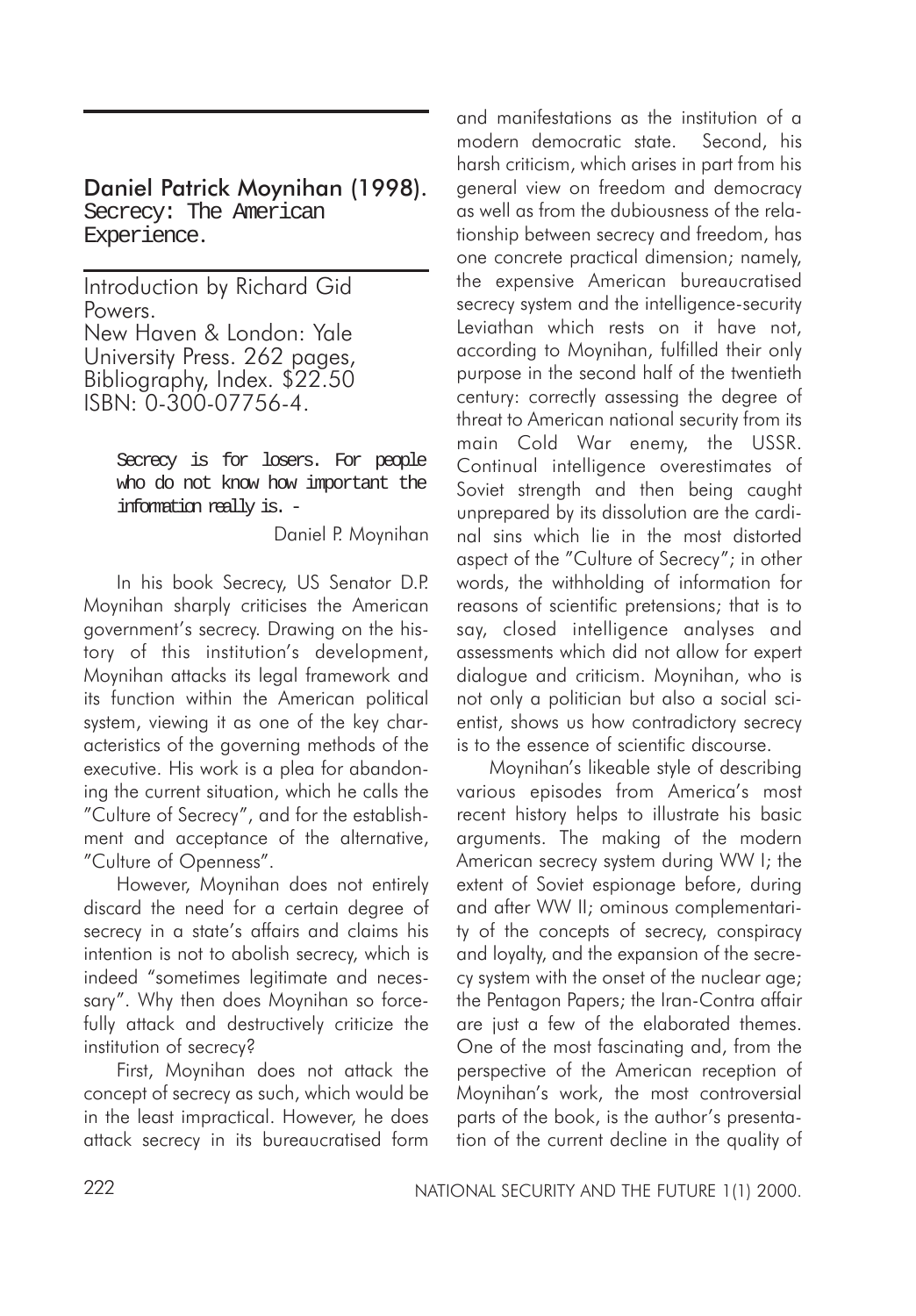strategic analysis regarding the Soviet threat to American national security. Moynihan believes that George F. Kennan's article, "The Sources of Soviet Conduct", which was published in Foreign Affairs in July 1947, is the best insight of its kind or, rather, "the most prescient position paper in the history of modern American diplomacy." Moynihan also covers various classified assessments inaccessible to expert criticism and discussions, assessments which have for decades served as a basis for political decision-making, and which vastly exaggerated the power of the USSR, until the final debacle: being caught unprepared by the breakdown of the Soviet empire.

Moynihan simultaneously follows two processes, illustrating them with numerous examples - on the one hand the process of establishing and developing an American secrecy system, and on the other hand, the parallel battle of the public and the parliament to restrain this institution; that is, to define the level of regulation which would serve to effectively resist an enemy, but which at the same time would not be used against one's own citizens and their liberties, whether it be in the form of bureaucratic inertia or political misuse.

In places where Moynihan the social scientist argues for demolishing the "Culture of Secrecy" and developing a "Culture of Openness", Moynihan the politician demands the establishment of a new, more stable model of decision-making in the area of national security. The old model, grounded on secrecy, with its legacy of intelligence failures and ill-conceived political moves, must yield to a new way of addressing the national security issue; that is, shifting the emphasis from secrecy to analysis. Because he has confidence in the beneficial effects of the "Information Age" in which we live, the civilizational foundation of a "Culture of Openness", Moynihan is thus confident in the intelligence value of open sources.

He is of course practical and hence does not rely solely on invisible historical powers, but on the legislative activity of a democratic state as well: the manner in which one must restrain a "Culture of Secrecy" and allow for the development of a "Culture of Openness" is a law that would clearly define and limit the area of secrecy.

To be sure, we must allow for the possibility that there exist authors, mostly American, who would successfully oppose some of Moynihan's arguments and show, on the basis of thorough analysis of intelligence assessments, that their history is not entirely comprised of dramatic failures.

However, a critical approach to Moynihan's work, as well as to his lack of modesty (he presents his former scepticism in regard to the long-term survival of communist totalitarianism as one of the rare bright spots in the darkness of delusions about Soviet strength and invincibility) do not lessen the value of Moynihan's other arguments, his support for a "Culture of Openness" and his strong, morally and intellectually principled stands in the defence of democracy and civil liberties.

Moynihan's text is preceded by an excellent introduction by Richard Gid Powers, in which he sketches Moynihan's political portrait and interprets the meaning of his efforts in light of critical consideration of the Cold War's tangle of facts and illusions wrapped in a veil of secrecy, and the epochal clash of the two superpowers over the shortage of valid information-based hysterias - the right wing ideology of anticommunism and the left ideology of antianti-communism, as one of the main characteristics of modern American history.

However, even though he looks at secrecy from the perspective of an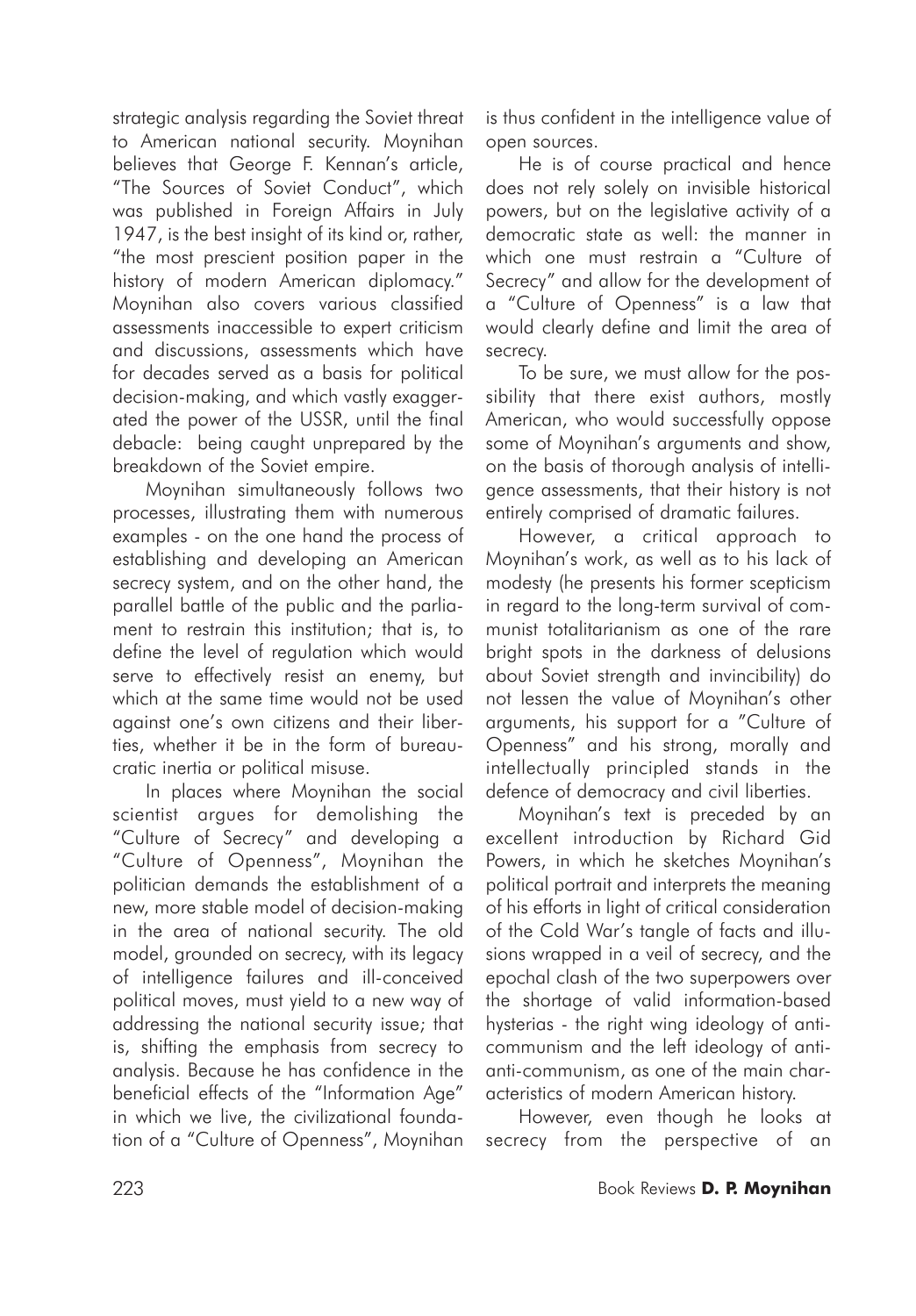"American experience", Moynihan's work is of exceptional value for the non-American readers too, especially those in the Central Eastern European "transitional laboratory". Namely, while the American reader finds this book predominantly, although not solely, polemical and politically provocative, for this other group of potential readers the book is first of all didactic, since this is the area where there are deep structural changes being undertaken in all aspects of social life, and thus the reconsideration of the concept of national security and the reorganising of systems and mechanisms for its protection are underway. For all that, in areas where a fundamental breakdown of the old totalitarian system and a rejection of its methods in the area of national security are occurring (that is, in the best case scenario), some of the already existing models from the West are being accepted as an alternative, and the very fact that they are western models necessarily assumes the democratic legitimation of these models and methods. Moynihan's work implicitly reminds us of the important historical lesson that when "human affairs" are in question, there are no ready-made and self-explanatory solutions; that when it is once achieved, democracy is not a selfmaintaining "natural state" but rather needs continual nurturing, and, finally that any measure of freedom, regardless of the form it might take, should always be fought for. Therefore Moynihan's concern for American democracy is a concern for democracy in general.

Stribor Kikerec, Zagreb, Croatia

## Compilation of Papers and Studies (1997). Geopolitical Reality of the Serb Nation.

Belgrade: Institute for Geopolitical Studies. pp. 606. ISBN 86-82985-02-0.

"Geopolitical Reality of the Serb Nation" is a compilation of essays and studies presented at the Round Table discussions entitled "The Serb Nation in the New Geopolitical Environment" held in Petrovaradin in January 1997, organized by the Institute for Geopolitical Studies. It contains 66 contributions written and/or presented by Serb philosophers, economists, sociologists, experts in political sciences, geography, demography, law, theology, ethics, and professional military personnel from FRY and Republika Srpska, and other academic institutions. Even though three years have passed since this symposium was held, the views expressed by Serb political and academics draw not only on the spirit of that time but also show the habitual thinking of the Serb political elite.

These works have been divided into the following four chapters: The influence of great powers on the position of the Serb nation; Positioning the Serb nation in relation to their direct geopolitical surroundings; Assessments relating to the influence of domestic factors on the overall Serb position; Serb responses to their geopolitical challenges.

In his introduction Radovan Radinović touches on the central thesis of these works - the view that Serbia is in its currently unfavourable position as a direct result of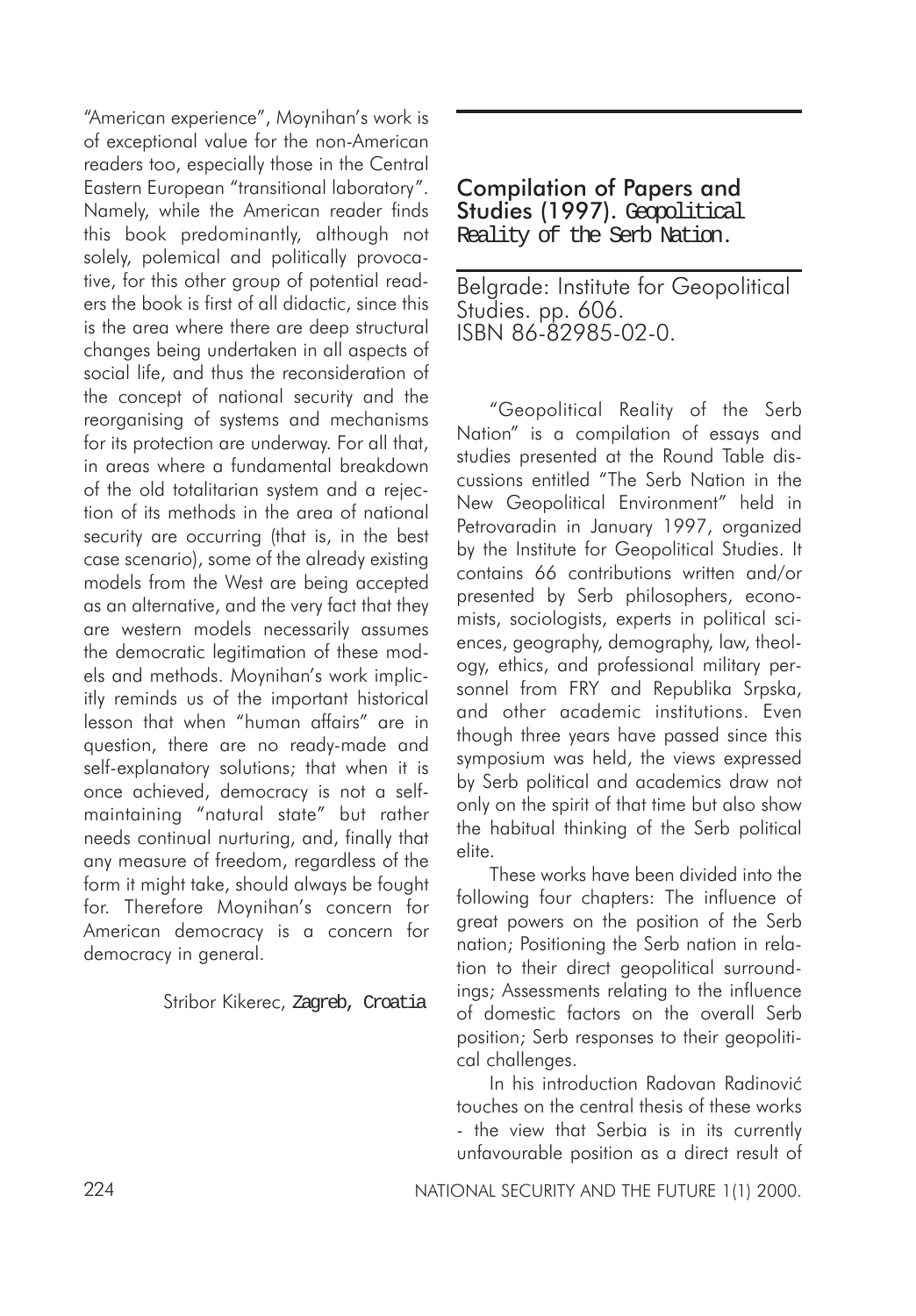America's desire to dominate Europe and the Balkans. Radinović describes another geopolitical theory that the newly united Germany in its attempt to counteract the Turkish expansion towards Europe and the Balkans, is itself trying to expand its influence towards the Middle East. The authors are united in viewing Russia as the only Serb ally, but all agree that in its present form is too weak to resist Western powers. Radinović views the states surrounding Serbia, namely Albania, Croatia, and Bosnia and Herzegovina, as being anti-Serb orientated. For the majority of authors, the break up of the former Yugoslavia has resulted in the loss of "Serb ethnic territory", and has thus reopened the Serb nationalist question. Furthermore, they conclude that the only answer to this question is the creation of a Serb national country. The disintegration of the former Yugoslavia for these authors does not represent the final step in the Balkanisation process, contending that geopolitical tailoring is still ongoing. According to the authors the process has not been completed due to the varying geopolitical concepts in the international community regarding the division of the Balkans. In addition, they note that each change in relations between these powers places the Balkans deeper into their "whirlwind of contradicting interests" (Smilja Avranov p. 49).

The authors also allege that the great powers, in their view had by the United States, are endeavouring to minimalize the geopolitical importance of Serbia. Radinović states that America is the main obstacle in establishing a Serb state and realizing their national interests. He lists the Dayton agreement, Croatia's military operation "Storm" and western support of "Kosovo Albanian separatist ambitions" as arguments supporting this view. Radinović defines Bosnia and Herzegovina in this

post-Dayton era as "an American multiethnic fixation" (p.29). Smilja Avranov describes the United States, France and Great Britain as new enemies of the Serb nation emerging from the newly strengthened ties between the United States and the Vatican. The United States and the Vatican, according to Avranov, are together decisively anti-communists coupled with the Vatican's anti-Orthodox stand.

Mihail Marković describes the current global situation after the fall of the USSR as the "New World Order" (NWO), which has allowed the Americans to dominate, shape the world and exploit the world's resources. In establishing the NWO the United States have attempted to create smaller states incapable of fending off political domination and economic exploitation. Drago Kalajić holds that Serb territory will eventually play the key role in determing the success of the NWO, in other words, the ruling of the "Third American Imperial" (p. 63). Text contributors criticise the South European Cooperation Initiative (SECI) as an attempt by the United States to separate South Eastern Europe and bring it closer to the demographically larger Turkey and the Islamic world (pp. 68-69). Marković also maintains that the United States is emphasising a "Hegemony" period due to their "painful losses in Vietnam as a leading world military power making them ill prepared to handle even the smallest loss of human life and thus, if the problem is not settled by bombing they retreat in front of a decisive resistance," (p. 57).

Ratibor Grujić maintains that the "most painful point in Serb history is the resistance by the great powers towards united Serbs and their desire to form a united Serb state" (p. 72). Marko Marković claims that the aim of the NWO is to destroy Yugoslavia, Russia and other Orthodox countries and Orthodoxy as a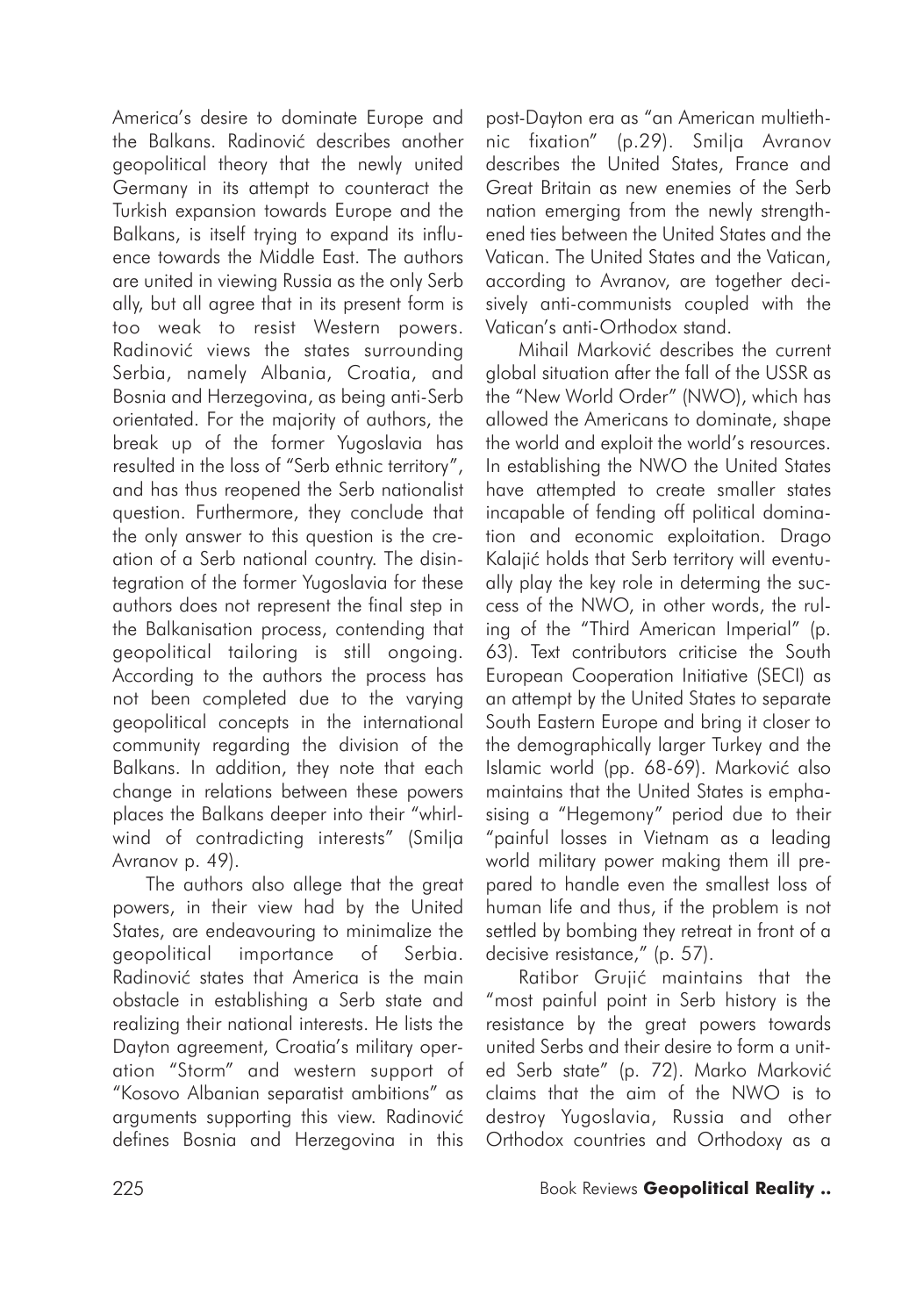whole. This NWO would not allow European countries their independence because "American domination does not only mean death to a country's independence but death to its rights and democracy," (p. 86). Following the destabilisation of Russia, Marković predicts that the next stage involves the spread of "Pan-Islamism" to the rest of Europe. Rajko Gnjato believes that Russia is not only disoriented and lacking the power to stop the execution of NWO politics, but is also too weak to secure it's own interest within the NWO.

According to Dragoljub R. Llivojinović, the Vatican is high on the list of Serb rivals, who have been striving to regain their dominant religious, political and social power in Europe since the fall of the USSR.

When discussing international relations, the authors often stress the inferiority of the European countries in respect to the United States. Marko Marković deems that Europe no longer exists but is rather a group of nations under American control.  $S$ lobodan Samard $\square$ ić emphasises that the European Union through bad arbitration has disqualified itself as a competent element in the Yugoslavia crisis. Contrary to Europe's strategy, the "American militarypolitical strategy is comprised of a mixture of ideological multiculturalism and real politics fuelling the (Yugoslav) crisis at low intensity." Thus the United States holds state-territorial and international minority disputes in regions such as Bosnia and Herzegovina, Sand<sub>ak</sub>, Kosmet and western Macedonia as "principally unresolvable".

226 NATIONAL SECURITY AND THE FUTURE 1(1) 2000. Turkey's influence in the Balkans has also significably destabilised Serbia. Miloljub Jevtiæ describes "Pan-Turkism" as the concept of a Greater Turkey, where Turkey with the support of the United States, enters the Balkans, destabilizes first Serbia and then Europe. In this case Kosovo would serve as the primary foothold for

"Pan-Turkism" while Albania would supply the second stepping stone, partly because of their historical ties to Turkey and partly due to the several million Turks of Albanian descent.

Yugoslavia's neighboring countries are habitually seen as threats to the Serb state. Miloš Kne $\Box$ ević states that the Serb nation has the historical fate of suffering "stressgenerating geography". Knellević further claims that the Federal Republic of Yugoslavia (FRY) has been forced into the only remaining portion of the Serb ethnic area located in the eastern part of the former Yugoslavia. The geopolitical insecurity of Serb territory lies, amongst other factors, in the their neighbor's varied ultranationalist goals of revision, territorial demands and spiritual retaliation. These countries are viewed as Austro-Hungarian and Turkish political proxies.

Miloš Kne $\square$ ević states that the Serb question has not been addressed and that the division of former Yugoslav territory into secessionist new states has not been completed. (Unlike the Badinteur Commission report which concluded that dissolution of former Yugoslavia as succession, the  $a$ uthor claims that it is secession.) Kne $\square$ ević believes the emergence of smaller Balkan states is in the face of the two century old Serb geopolitical goal of reclaiming control of the "Serb ethnic area" (SEA). The SEA is wider, as constantly described in their papers, than the currently held territories of Serbia and Montenegro. "Thus today's confused situation is not in accordance with the traditional Serb territories of FRY and Republika Srpska, and in this form geopolitically unnatural and in the  $long$  term unviable," (p. 211). Kne $\square$ ević states that the Serb area has been reduced by Croatia (the so called Krajina) by  $17,000$  km<sup>2</sup> and by  $10,000$  km<sup>2</sup> in western Bosnia (p. 211). Kne $\Box$ ević states that the SEA is incomplete because the Serb nation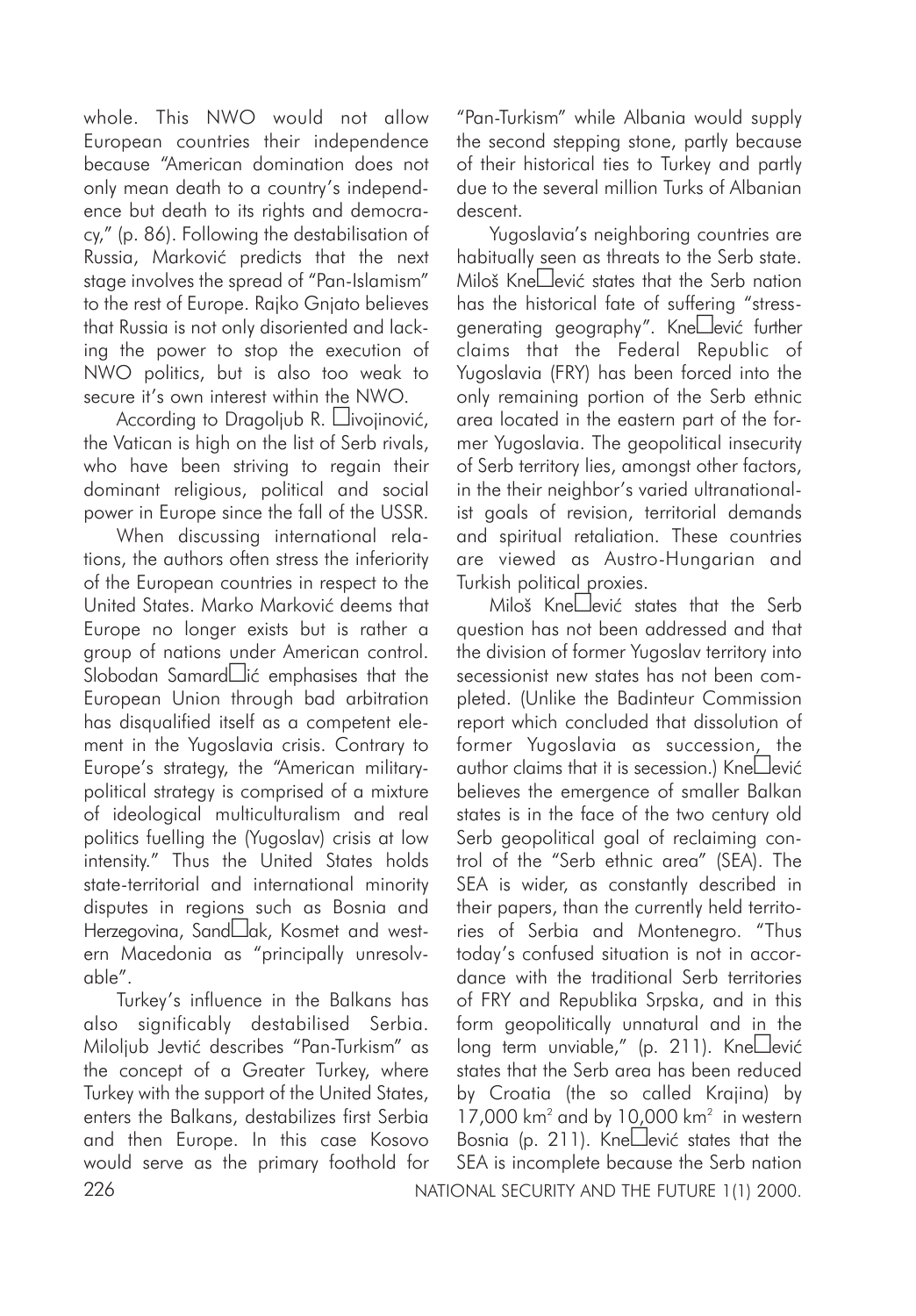lacks political integrity and strength.

The authors see Croatia in an inconvenient geopolitical position with characteristics of "being exposed and attractive for take-overs" (p. 231). In short they view Croatia as being unjustly interested in controlling the Danube right bank. They go on to term the Croatia's Danube Region (which was peacefully integrated in 1996-1997 after the signing of the basic agreement in which the UNTAES aided) as the Srijem-Baranja region and treat it as a temporary neighbour. Drago M. Njegovan stresses the importance of the Danube right bank for the FRY, referring to it as part of the "Serb Danube Region". According to Njegovan, the "Serb Danube Region" is wider by including the Danube bank in both Croatia and Romania (p. 334). The Serbs figured that in the event of Yugoslavia's break up the Croatian Danube region would be included in Serbia, however this plan is temporarily unachievable. "The alternative would be to retain the status quo, which in the right circumstance would allow for the aforementioned plan." The authors conclude that Serb weakness and powerlessness has resulted in Croatia's superiority in the South Slav area.

Albania is defined as an "undesirable Balkan infant", a "Balkan geopolitical neurotic", and most expressively as the "Balkan Banana Republic". The new Serb geopolitical enemy has emerged as a result of the separatist movement by the "unloyal Albanian minority" living on Serb territory. An additional problem is the fact that "Serbia was unable to create a state program that would adapt and include the Kosovar Albanians in the Serb national state" (p. 215). The problem according to the authors is not in international relations but rather highlighting the "Albanian" terroristic, criminal, mafia and political activities.

Macedonia is seen as a markedly weak

state incapable of sustaining itself independently. In order to retain it's own state, Macedonia would have to enter into a favorable alliance or succumb to the protection of a stronger state. Milovan Radaković claims that Albania and Macedonia are prospective for the strongest American military bases in Europe. From these bases the United States would have the capability of provoking low intensity conflicts if they assess that political, economic and military integration is not heading in a favourable direction, or if a united Europe starts to jeopardise American interests (p. 350).

The authors allege that Bosnia and Herzegovina does not have a foundation outside of Yugoslavia. According to Radinović, Bosnia is the "Balkan black hole" (p. 226) whose solution lies in a new military conflict and not a peaceful agreement where the Serbs would have to defend minimal national and state interests. Bosnian-Muslims are seen as temporary neighbors while Republika Srpska is seen as an apparent neighbor (p. 195). FRY-Republika Srpska relations are termed as an issue of domestic nature rather than foreign affairs. This question must be answered in such a way as to "name and confirm it as a complete national and state unity. The same nation resides in the FRY and Republika Srpska in this continuous Serb territory" (p. 226). From the Serb standpoint, according to Rajko Gnjata, Republika Srpska is the only bright outcome from the disintegration of Yugoslavia.

Problems in relations with neighbouring states lie primarily in defining the Serb ethnic area (SEA). Jovan Ilić claims that the SEA is constituted by the following border limits: Draè-Struga-Prilep-Veleška Klisura-Osogovske mountains to the south the existing Bulgaria-Serbian border (Stara Planina)-Ðerdap; Èerne gorge-Mureš near

## 227 Book Reviews **Geopolitical Reality ..**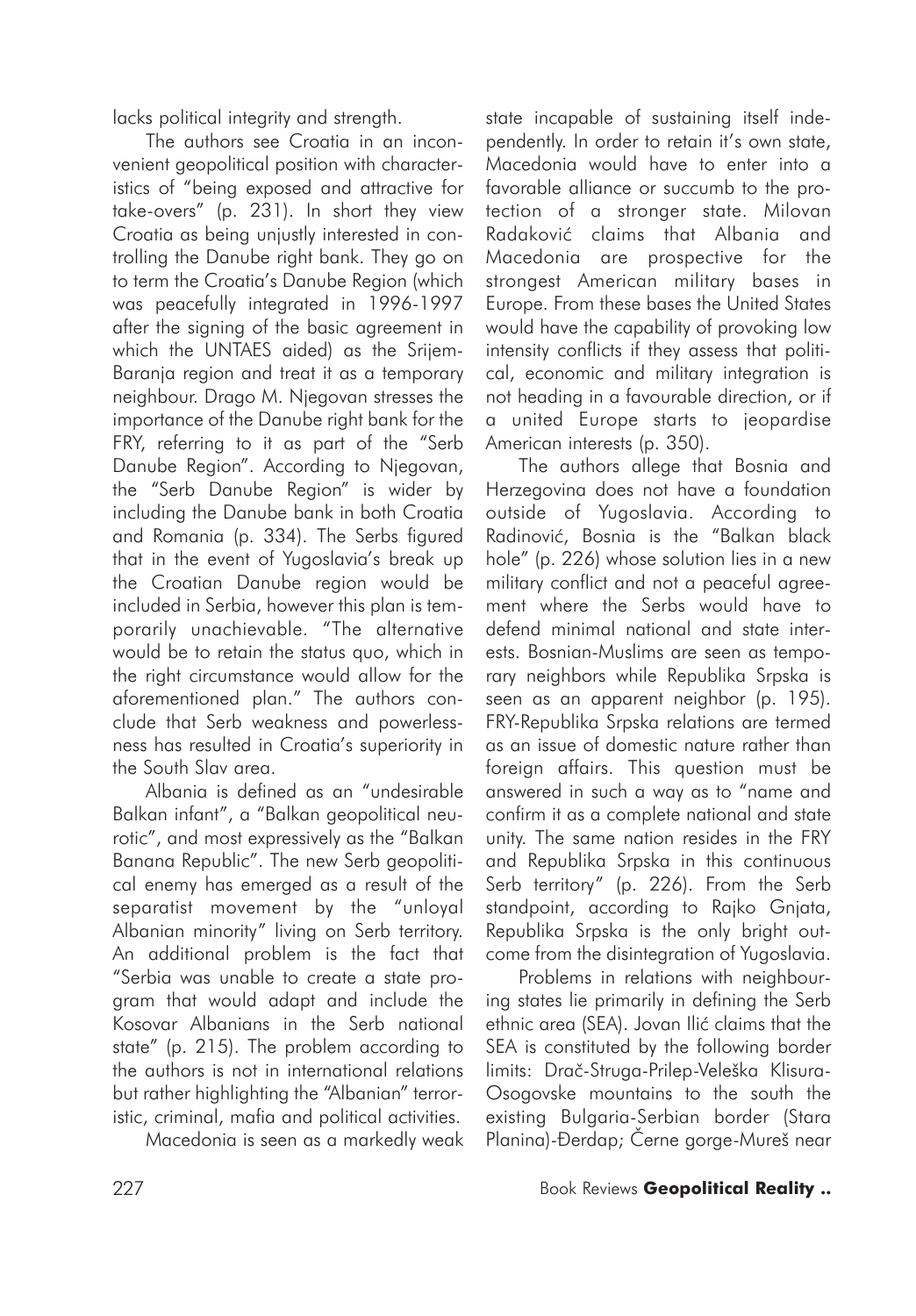Arada - Baja - Meèek - Drava at Barèa west Bilogora; Èazma - Sava upstream from Sisak - Vukomeričke Gorice umberaèka Gora (Gornjaci) - Gornja Kupa - Gorski Kotar - Rijeka - Adriatic Sea. According to the authors, the SEA encompassed over half of Bosnia and Herzegovina and a fourth of Croatia at the beginning of the 90s. During the war they "lost" approximately  $12,000$  km<sup>2</sup> in Croatia and Bosnia and Herzegovina, and a grand total of 25,000 km<sup>2</sup> after the reintegration of the Croatian Danube region. Radinović goes on to describe the SEA as including Serbia, Montenegro, Republika Srpska (before NATO bombing around 70 percent of Bosnia and Herzegovina) and the Republika Srpska Krajina, with the Srem - Baranja region (the entire area in the Republic of Croatia controlled by the JNA and rebel Serbs during 1991-1995). "In the forthcoming period, the Serbian military elite and the entire Serb nation will have to invest an enormos amount of effort to regain this lost area and resettle it with Serbs," (p. 411).

Serbs do not have the strength, state desire, nor the external geopolitical conditions to return the "lost Serb kingdom" to its entirety in the near future. "Regardless of this, no one is allowed, not even the ruling Serb elite, to permanently re-enunciate their right to that area and to view this loss as definite," (p. 286). The Serb nation must continue to regard this area as an inalienable historical right, and this stand must also be pursued by Serb diplomacy in their international political and diplomatic strategies.

Samard $\Box$ ić views the uniting of the FRY and Republika Srpska as a kind of national goal unimplementable today, but which must be projected as a strategic national interest (p. 130). Đorđe B. Popović thinks that Serbia, to change its position, must wait for a change in international relations.

Serbs in Croatia, Macedonia and Bosnia and Herzegovina "have to try to survive" until the FRY regains its strength to the point where they can influence the Serb people in those areas. However, until then, it is important to work on the return of refugees, "without whom all talks of Serb land and demands for it's future are pointless" (p. 139-140).

The most worrisome issues for the author's are Serbia's domestic problems. Popović specifies the 700,000 refugees in Serbia over the Drina and the additional problem of 200,000 military draftees who fled to the West, as further worsening the geopolitical position of the FRY. Milena Spasovski claims that Serbia's natural growth is almost all attributed to Muslim residents (Muslim, Albanians, Gypsies, and Turks). The Serbs who have settled between 1991 - 1995 have only a short-term influence and in the long run they would not significantly improve the currently negative demographic development trends.

Miloš Kne $\square$ ević states that FRY is lacking in political, ideological, national, party and geopolitical consensus regarding important issues for their future. The Serb political pseudoelite, instead of representing Serb integrity, represent "A Serb based Yugoslav integrity" (p.197). Dragoljub Kojčić suppresses that the most important goal is to strengthen their Serb national sovereignty and consequently establish a Serb national state (p. 271).  $\square$ eliko Poznanović stresses the importance of the Serb Orthodox Church as a vital internalintegral Serb leader. Poznanović maintains that their religious belief cannot be separated from the national, and thus the Serb nation receives "Godly dimensions through the national auto cephalic church" (p. 305- 306). Petar Stojić holds Kosovo and Sand $\Box$ ak as priceless to the FRY and that they must be maintained at all costs, even if that means war. He suggests that they are

228 NATIONAL SECURITY AND THE FUTURE 1(1) 2000.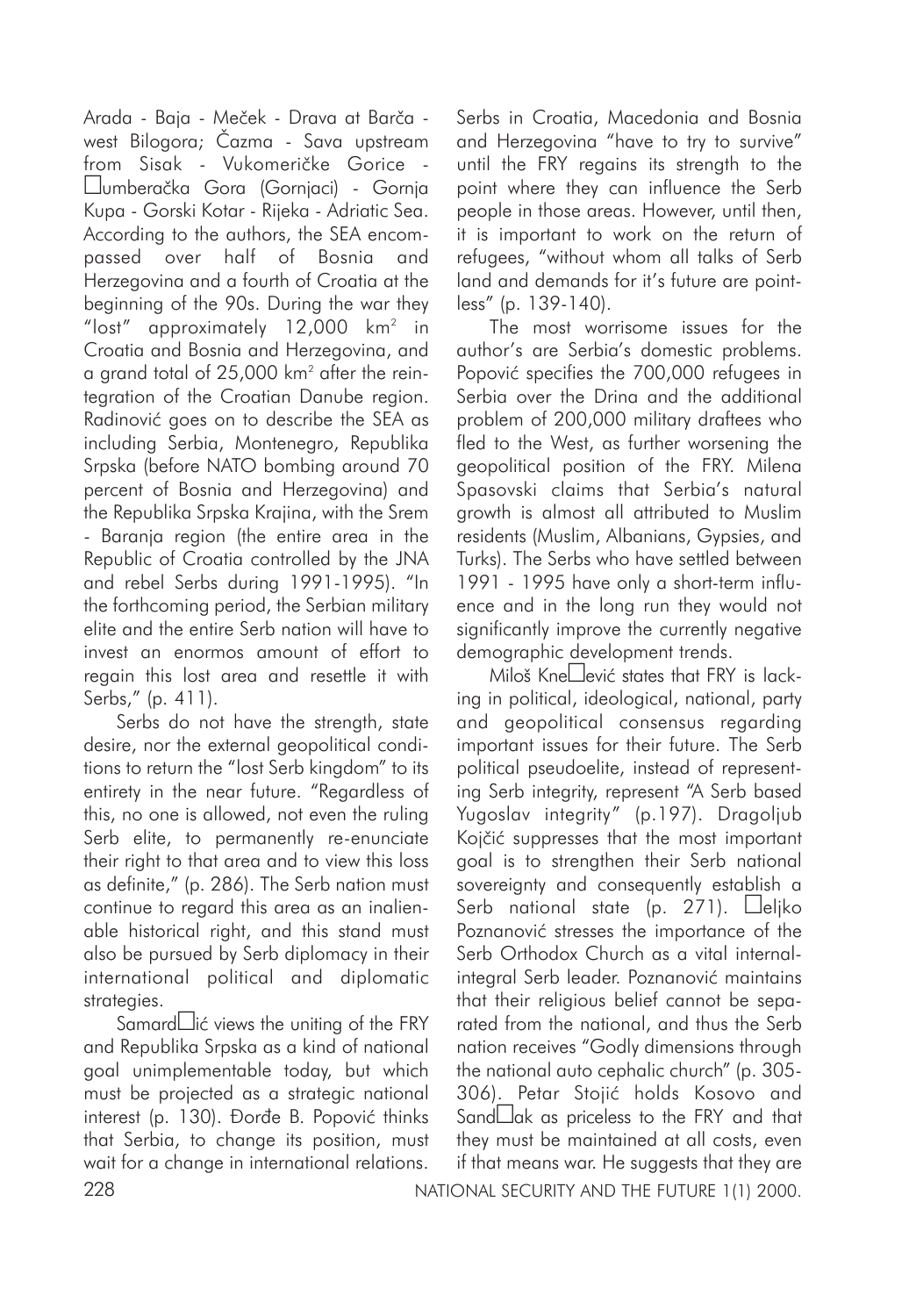threatening war in light of the direct ties between the ever increasing aggressive Islam and "Albanian" terrorism.

The FRY when speaking of Kosovo and Sand $\square$ ak must not allow itself to succumb to the demands of the international community because that would mark the end of its national and state politics. Kosta Èavoški sees the role of the international community in Kosovo as supporting Albanians in their aim of achieving political autonomy and separation from the FRY, and not as protecting human rights. The Serb political corpus is deeply divided and shattered according to Andrej Miletić (p. 371).

Radovan Radinović sees their goal of defining the SEA as the greatest challenge confronting Serbs. Their aim is to create a unique area of Serb land and then stabilising social development, demographic revitalisation and spiritual renewal. It also improved integral security system whose new doctrine includes the capability of offensive responses against all aggressors, and even against multinational powers with the support of a strong ally. Radinović feels that the first step is to clear up the question of the SEA borders and the Serb state. The mentioned area has external pressures that "refer to it in different terms, but the area has to be seen as a unique ethnic area, with mutual territorial connections, and entirety with clear aspirations that would one day be included in the unique Serb state" (p. 488). Radinović asserts that minorities in this state would not have the right to claim their own national state nor political autonomy. Forcefully taken and abducted, Serb territory must be viewed as a temporary loss and thus Serbs must continue to base their hopes on their historical rights and demand the return of these areas from the international community when the moment becomes visible for favorable Serb strategic moves.

The authors hope that Russia will remain/become a military ally of the FRY and secure a guarantee for their smallest strategic interests (p. 497). "Alliance with Russia is a necessary requisite for avoiding a most unfavorable military situation of a multinational military NATO or WEU intervention" (p. 497). Without this kind of alliance the FRY would be lost in such a military conflict, having to deal with a large number of casualties, material losses and destruction (p. 497). In 1999, FRY leaders obviously did not heed this warning.

Branislav Đorđević summarizes that the Serb state is surrounded by hostile countries, of which the Repulic of Croatia would always play the role of mediator in a war of great powers against the FRY. However, Albania is viewed as the next Serb opponent. Serb countries outside of the FRY must serve the role of vital subsystems for the defence of the FRY and vice versa.

The Yugoslav Army (JA) must be capable of starting and concluding a war, and also be prepared for war activities in neighboring territories who are conducting armed aggression on the FRY (p. 496). The military doctrine should allocate means for devastating attacks to all vital facilities of neighboring countries if the Serb nation is threatened. The JA must be prepared to attack all vital facilities of the aggressor and facilities of neighboring countries involved. The FRY must have a suitable ally derived from perhaps the Balkan Alliance, Partnership for Peace or the Alliance of Orthodox countries in Eastern Europe (p. 571).

Most of this compilation is persuaded dominated by theories of American conspiracy sparsed with German and Vatican activities directed against the Serb people. Their feelings of endangerment are heightened by Russia's weakness. The authors maintain that the Serb people are victims

#### 229 Book Reviews **Geopolitical Reality ..**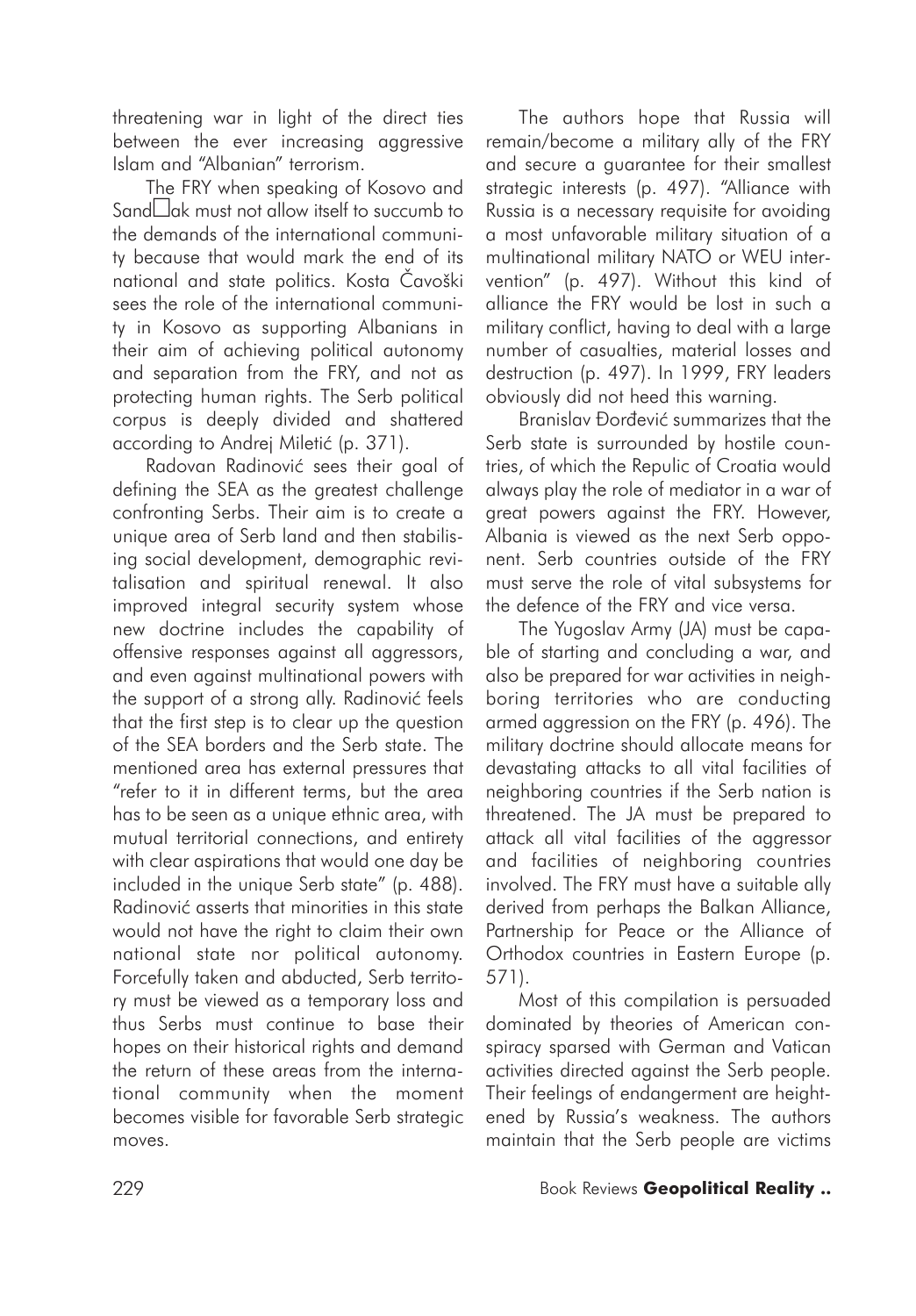due to their geopolitical, transit and religious uniqueness, which subjects them to the bullying of great powers. Almost all of their neighbors are now controlling at least some section of the SEA, while the national minority in FRY is attempting to divide the remaining areas and annex them to their base states. The Serb political elite is obviously still dealing with the after consequences of the disintegration of the former Yugoslavia and the fact that this state has shrunk in size. However, their aspirations of constructing a united Serbia using a somewhat smaller area of the former Yugoslavia still exists. Regardless of their embitterment towards a number of member countries of the international community, the Serbs feel that it is important to obtain support from the world's central power because it is the only "just solution to the Serb national question" (p. 430). Even though the actualization of a new Serb state uniting the SEA territory (returning parts of Croatia, Bosnia and Herzegovina, Macedonia and Albania, etc.) is not possible right now in their new geopolitical state, this idea must still remain the key geopolitical aim of the Serb political elite and therefore their efforts must be directed towards this objective.

Josip Esterajher, Zagreb, Croatia

Blaskovich J. Anatomy of Deceit. An American Physician s Firsthand Encounter with the Realities of the War in Croatia.

New York: Dunhill Publishing, Co., 1997. pp. 247, hard cover. Price: US\$24. ISBN 0-935016-24-4.

During the last couple of years, several books on the war in former Yugoslavia were published in the United States. However, all those books offered only onesided descriptions of the war. Blaskovich's book is the first one to present the other side of the story.

Dr Jerry Blaskovich was born in Chicago, Illinois. In 1960, he started studying medicine at the Zagreb University School of Medicine. He specialized dermatology in the United States where he also got his master's degree, but in a completely different field – the history of Islamic art. Until 1994, he lectured on dermatology at the University of Southern California. He is a veteran of the Korean War and the field of his special interest is chemical warfare. Since the beginning of the conflict in former Yugoslavia, he visited combat zones several times, evaluating the medical services, visiting the refugee camps, and talking to the victims of rape. He wrote numerous letters and articles on the war in Croatia and Bosnia and Herzegovina, which were published in American journals and newspapers, and he held many lectures. On the basis of his own experience, he wrote a book *"Anatomy of Deceit – An American Physician's First Hand Encounter with the Realities of the War in Croatia"*, published in the United States in July 1997.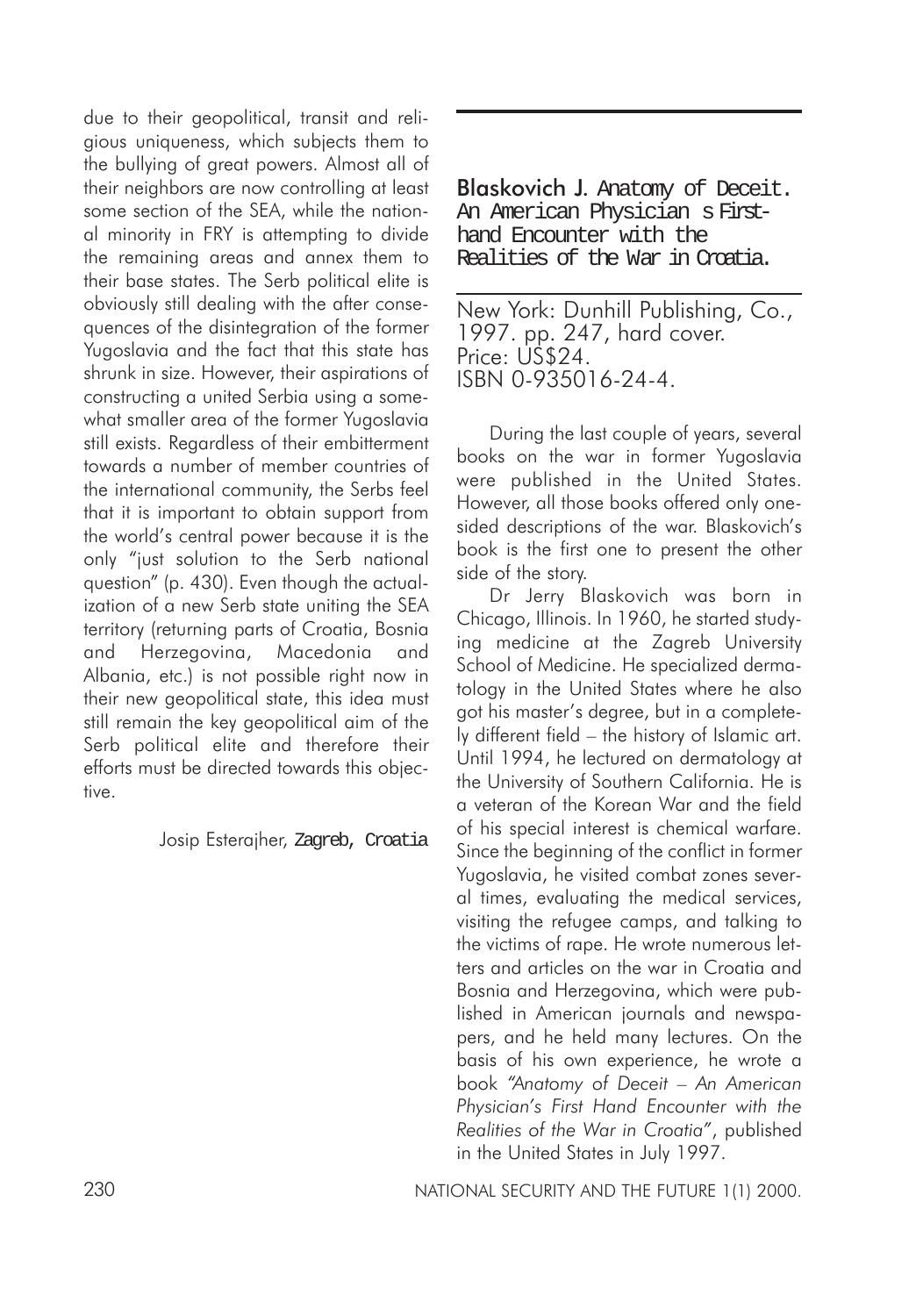"Anatomy of Deceit" is divided in fourteen chapters, and the Croatian edition has a special preface written by Prof. Andrija Hebrang, MD, PhD, Minister of Health during the war. It is written for an American reader – short, straightforward, "CNN-looka-like". However, the Croatian reader will find it interesting, too. It shows how facts about the war in Croatia can be stated in a simple and well-documented way, and discloses some, previously unpublished, facts about the work of international community.

In the introductory chapter, "My Rude Awakening: December 15, 1991," Blaskovich remembers his first "war-time" visit to the homeland of his parents (although the first few paragraphs are too dramatic). Blaskovich was invited by Foreign Press Bureu to evaluate the work of medical services and to investigate the rumors about the use of chemical weapons. He reviews the news on the situation on the territory of former Yugoslavia those days, as well as the situation in Zagreb – the first air raids, sniper fire, bombing of the Banski dvori (Office of the President).

At the beginning of the following chapter, "Legend-Induced Paranoia of the Serbs and the Hits and Myths of the Croats," Blaskovich criticizes the lack of welldesigned media promotion of Croatia. Croatia's politicians wasted a lot of energy retelling the Croatian history to the foreigners "from the seventh century", instead of answering the simple question: "What can we do?" or "What would you like us to do?" Since the book was written for the American audience, Blaskovich summarizes historical facts, crucial for the understanding of events in former Yugoslavia, as well as the development of the idea of "Greater Serbia" from Garašanin's "Naèertanije", through murder in Parliament, up to the SANU Memorandum ("the Serbian equivalent of Mein Kempf").

The third chapter, "The Road to Voćin", describes Tito's Yugoslavia with special focus on the late 1980s and the beginning of 1990s. Blaskovich criticizes the blindness of the international community, and especially the Bush administration which, believing in the survival of Yugoslavia, reacted mildly on the conflict in Slovenia and the foundation of the Serbian Autonomous District in Croatia. One part of this chapter is dedicated to the siege of Dubrovnik in October 1991, when the media started asking questions on the motivation of the Serbian military activities.

The following two chapters, "What Happened in Voćin" and "Post Mortems of Slaughter: The Autopsies," deal with the best forensically documented crime perpetrated on the territory of former Yugoslavia. On December 13, 1991, the members of "Beli Orlovi," Serbian para-military troops, destroyed the eight centuries old church of Our Lady in Voćin and massacred the civilians. The post-mortal remains (I choose not to use the word "body") of 58 victims were found, while the remains of many others, including children, were missing. Blaskovich's description of autopsies begins with the statement that "even the toughest pathologist is on his knees when he deals with burned victims." The summaries of the forensic reports are given. Tomislav Martinković, Katica Martinković, Marija Šimiæ, Ivan Šimiæ, Marija and Franjo Matančić, and Stojan Nenadović (a Serb!) were horrendously tortured before they were burned alive. The only comfort is the fact that the tragedy in Voćin was the first massacre noticed by the media, after four dozen previous slaughters were ignored.

In chapter 6, "The Devastation of Osijek and the Smoldering Ashes of Vukovar," Blaskovich remembers his visit to West Slavonia. He witnessed the fight for Osijek, and the heroic work of the staff in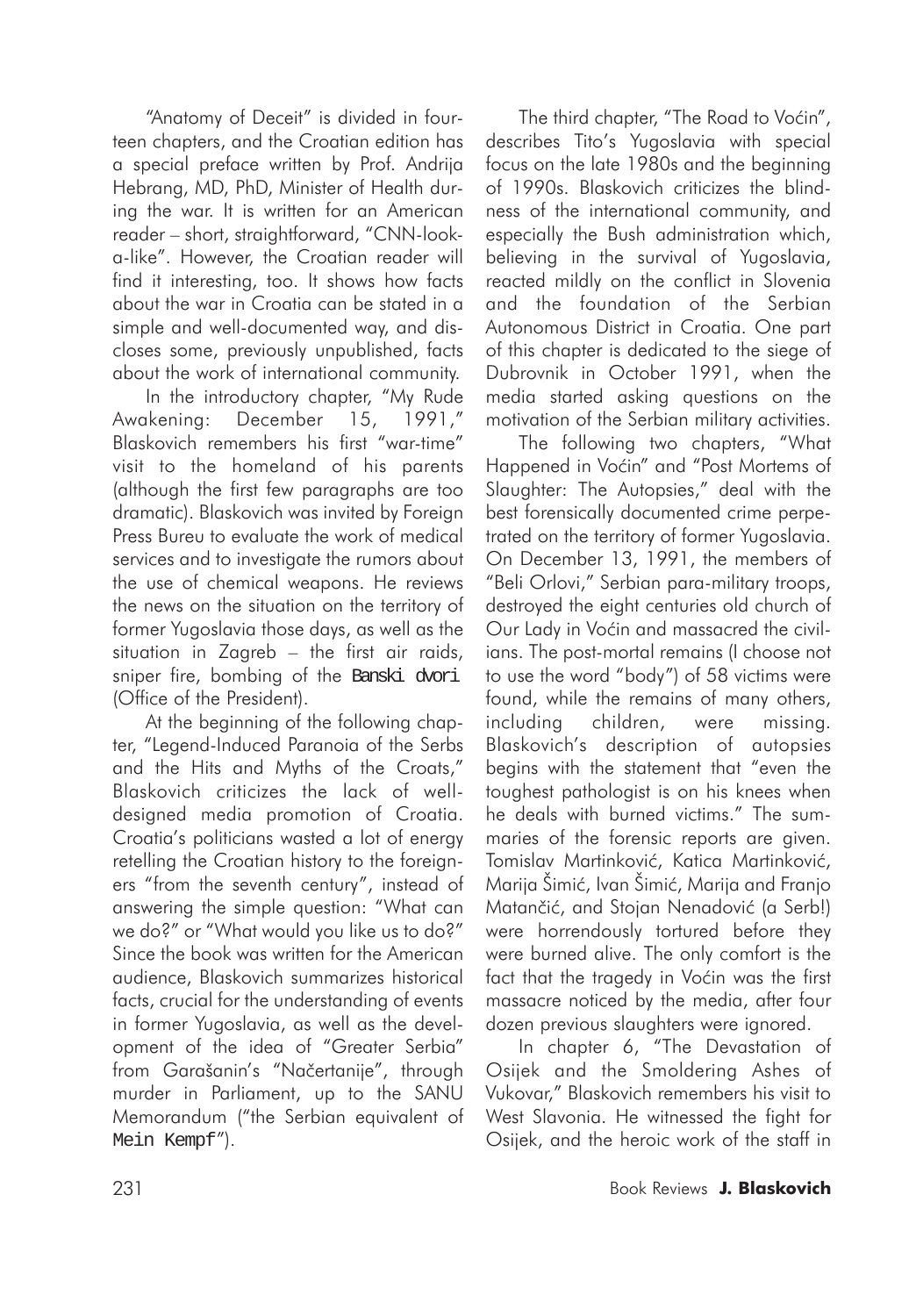the Osijek General Hospital. Four fifths of the hospital as ruined and the staff was moved to the cellar. However, they managed to maintain the rate of secondary wound infections below 1.7%\*. Perhaps the most tragical fact is that the Yugoslav People's Army severely devastated the hospital during the seize of fire (sic!) in September 1991, bombarding from the neighboring base.

Blaskovich reconstructs the siege of Vukovar, the turning point of the war, on the basis of his conversations with eyewitnesses. He describes the work in the basement of the Vukovar General Hospital. I would like to point out two, almost unbelievable, acts of enemy troops: artillery attacks to the central sterilization facility (guided by the "insiders"), and the attacks on the vehicles which were taking away the dead to the cemetery! Part of the chapter describes forensic work on the identification of the corpses of the wounded who were taken to the concentration camps after the fall of Vukovar. Many of them didn't survive the torture.

Chapter 7, "The Media Deception," deals with the role of the media in the war in Croatia. We can learn that the authors of numerous articles on the war in the Balkans, published between 1990 and 1995, were "in love" both with former Yugoslavia and everything it represented. Press agencies used those articles as a basis for a number of their reports published in the early 1990s. In addition, Blaskovich describes the excellent work of Serbian propaganda including hiring many independent public-relations companies. For example, General Lewis MacKenzie, the highest ranking United Nations officer on the territory of former Yugoslavia, was donated USD 150,000 by SerbNet, the official Serbian lobby association in the United States, during his talks with the representatives of the United States Congress.

In the eighth chapter, Blaskovich tries to answer the question from his introduction: "Who committed a greater crime – the one who actually did it or the one who ignored it?" Trying to expose different lies published in foreign press, Blaskovich visited many medical institutions in Croatia. He describes his experience in working with refugees and displaced persons. The crucial part of the chapter is the testimony of Fadila, a woman from Brčko, about the destruction of that Bosnian city and the massacre of civilians in Brèko carried out by the Serbian troops.

"The Infant Democracy's First Steps" is the title of chapter 9. Here, Blaskovich deals with the confusion of the Croatian press in 1990 and 1991, and with the work of the Foreign Press Bureau – "the only bright spot" in Croatia those days. Although the Foreign Press Bureau contributed significantly in fighting prejudices against Croatia that were present in the media, it became the victim of the conflict of interests of Croatia's officials. After that, Blaskovich describes the work of Croatian associations in the United States whose differences eventually led to the loss of both resources and energy in the fight for domination.

Chapter 10, "Physicians, Leaders by Default", deals with physicians and their role in the war in Croatia and Bosnia and Herzegovina. It is very unusual that in such a short period several physicians made it to the top of Croatia's politics. For example: Zdenko Škrabalo, Branimir Jakšić, Ivica Kostović, Andrija Hebrang, Mate Granić, Goran Dodig, Juraj Njavro, Ivica Kraèun, Franjo Golem … It is unbelievable coincidence that, at the same time, some leaders in other parts of Yugoslavia were physicians too: Milan Panić, Milan Babić, Radovan KaradLlić ... Moreover, Lord David Owen is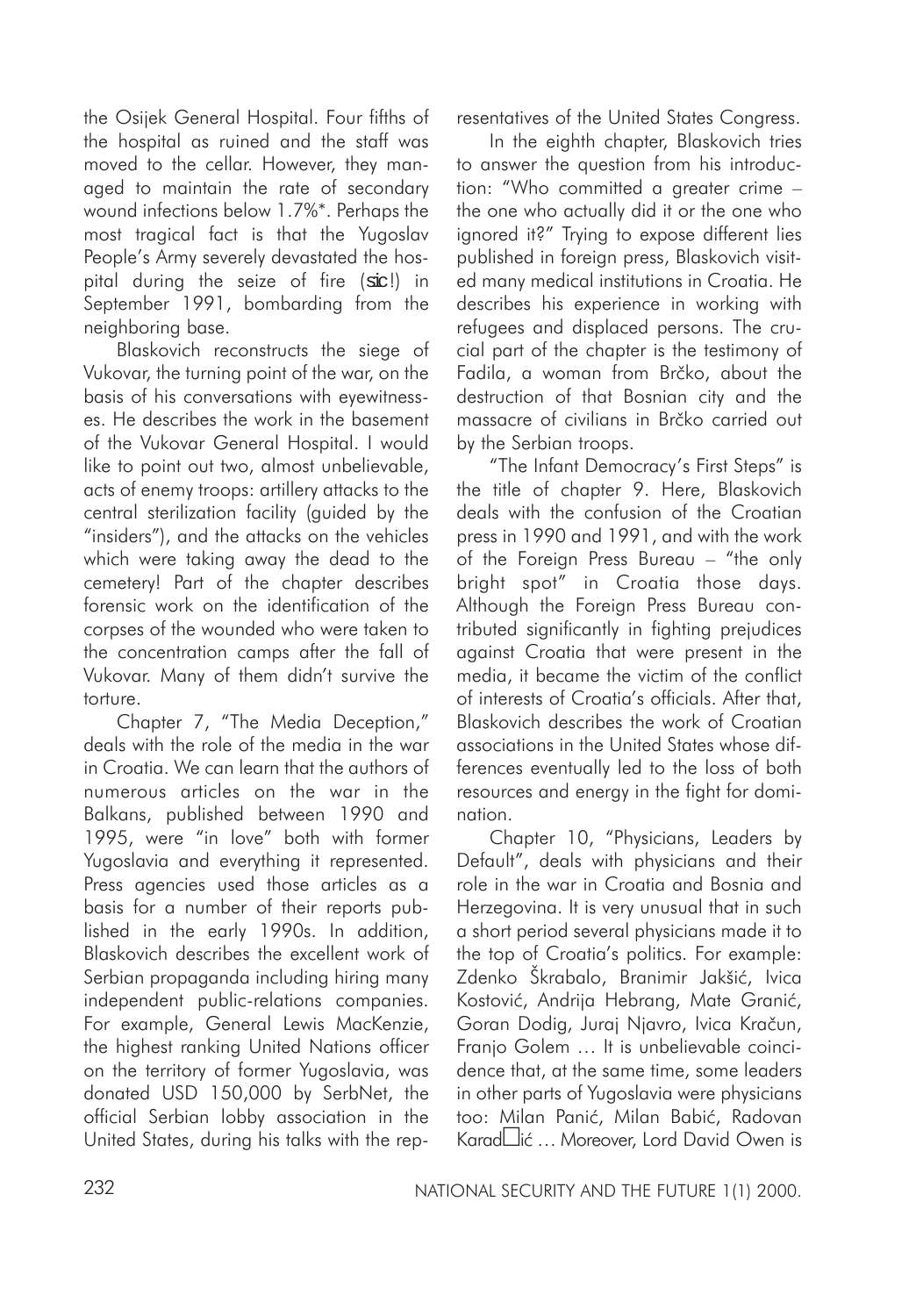a physician himself. But, one must agree with Blaskovich that Owen and Karad**h**ić must have been absent when it was time to take the Hippocratic oath.

Chapter 11, "Conflicts of Interest", contains some facts not so known in Croatia. Lawrence Eagleburger, former United States Minister of Foreign Affairs, was very intimate with Yugoslav financial circles. Lord Peter Carrington became manager and representative of "Kissinger and Associates," which transferred hundreds of millions of American investments in Yugoslavia. However, neither of them thought that their financial interests would interfere with their ability to make objective judgments about former Yugoslavia. Blaskovich explains the basis of the embargo on the import of weapons to Croatia and characterizes it as one of the most pervert political decisions during the war in Croatia and Bosnia and Herzegovina. He also describes the economic sanctions against Yugoslavia imposed by the United Nations, as well as Russia breaking the sanctions and shameless role of Russian peace keeping forces in Croatia. One of their most profitable actions was smuggling oil. The United Nations ignored the smuggling, afraid that the Russians might withdraw from the forces. While talking about the United Nations, Blaskovich describes the slaughter of Muslims in Gora $\square$ de, the center of the UN security zone. He cites the article from the Los Angeles Times, describing how the UN gave the Serbs UN uniforms and vehicles. Disguised as UN soldiers, the Serbs caught Muslims hiding in the woods after they fled from Srebrenica. All those refugees were executed!

233 Book Reviews **J. Blaskovich** In the 12th chapter, "Croatia's Growing Pains," Blaskovich analyzes the failure of the UNPROFOR mandate in Croatia and the Z–4 Plan. He analyzes events in 1995, the military actions "Flash" and "Storm", which brought down the Serbian autonomous dis-

trict "Krajina," and the importance of the failure of the siege of Bihać as well as Croatia's involvement in the war in Bosnia and Herzegovina. In introductory paragraphs, he reviews the history of Bosnia and Herzegovina, "the small Yugoslavia." He deals with the blindness of the Bosnian state politics and its total unpreparedness for the conflict. Although he is not trying to minimize the sufferings of Muslims during the war, he explains why the Croats are the main loosers in the war in Bosnia and Herzegovina. He also analyzes the reasons Muslims turned against the Croats. At the end of the chapter, all the sufferings of the people of Bosnia are summarized in poem by Enes Kišević, "Hava's Plea".

In the final, fourteenth chapter, "Dayton: Peace for Our Time?" Blaskovich describes the Dayton Peace Agreement. He characterizes the Agreement as a requiem for Bosnia and Herzegovina, and defines Serbs as the only winners. He accuses the international community and the West for horrors committed on the territory of former Yugoslavia.

Although it is written for the American audience, I can recommend "Anatomy of Deceit" to the readers from Croatia and neighboring countries. It is simple, but interesting. Blaskovich dissects the way politics and media can manipulate the information. He discloses all the hypocrisy of the international community which didn't stop the war, although it was able to, because it was partly seduced by the ancient myths about the Serbian military glory and partly corrupted with Serbian money.

## Ivan Krešimir Lukić

## Croatian Medical Journal

\* Janoš K, Lovriæ Z. War Surgery in Osijek During the 1991/92 War in Croatia. Croatian Medical Journal 1995; 36(2):104-107.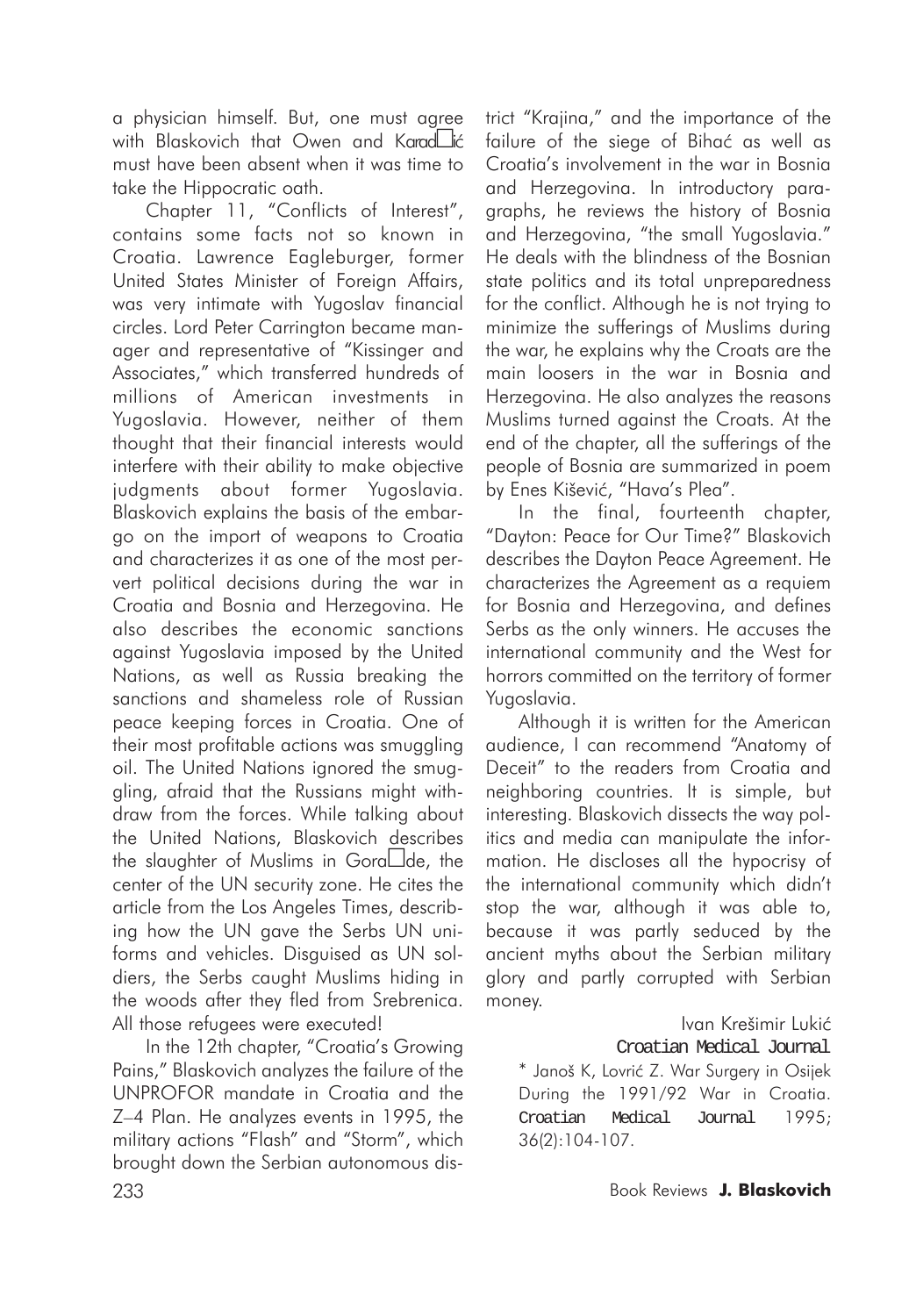## Report of the International Commission on the Balkans (1996). Unfinished Peace.

Washington: Carnegie Endowment for International Peace. pp. 222. ISBN 0-8700-3118-X

/Croatian edition: *Izvješće Međunarodne komisije za Balkan* (1997). Zagreb: Hrvatski helsinški odbor za ljudska prava i Pravni centar FOD BiH. pp. 205. ISBN 953-96343-5-0/

"Unfinished Peace" is the title of a study, or rather a Report, published by the International Commission for the Balkans, which comprises of a group of eminent authors. The Report was issued in the Croatian language in 1997 in Zagreb by the Croatian Helsinki Committee for Human Rights FOD B-H. The original Report was published by the Carnegie Endowment for International Peace, 1996, Washinaton.

The Report claims to be an analysis of the situation and suggests its own kind of integral strategy for the international community toward the area which it calls the "Balkans", which incorporates Croatia, Bosnia and Herzegovina, Serbia, Macedonia, Albania, Bulgaria, Greece and Turkey. However, Montenegro and Romania are hardly mentioned in the Report. Some countries mentioned in the Report are discussed in elaborate detail as opposed to others because those countries represent the two epicentres of conflict in the Balkans. The first is considered as

"being in Bosnia and Herzegovina, which incorporates wider Croatian-Serbian relations," and the other being in Kosovo, which is "directly related to Serbia, Albania and Macedonia… and potentially incorporates Bulgaria, Greece and Turkey."

The Report also gives 57 recommendations relating to the conduct of the above mentioned countries with respect to the activity of the UN, NATO members, the US, various bodies of the European Union and international non-government organizations. The declared wish of the authors of the Report is for their recommendations to be completely realized, bringing lasting peace and prosperity to the Balkans.

Two hundred pages of text are structured in a number of sections. The Report contains an introduction by Lea Tindemans, the President of the International Commission for the Balkans, a summary the Report, an introduction and four chapters entitled, "Balkan Troubles," "War and the Reactions of the United Nations", "The situation in the Countries, Trends and Recommendations," and "The Region – Conclusions and Recommendations." Annexed to the Report are easy-to-survey maps, a supplement about the study mission and encounters by the International Commission for the Balkans, and the epilogue by Ivo Banac contained in the Croatian edition.

The first chapter, metaphorically titled "Balkan Troubles," considers the causes of the recent war, or rather a review of the historical development of the state of affairs in the countries of the former Yugoslavia which led to war. As for the historical review of the events in the Balkans up until the Second World War given in that chapter, we cannot help but feel that the Report is subject to prejudices similar to those that we come across in literature such as "Grey Falcon and White Lamb" by Rebecca West. As for the analysis of the causes for the

234 NATIONAL SECURITY AND THE FUTURE 1(1) 2000.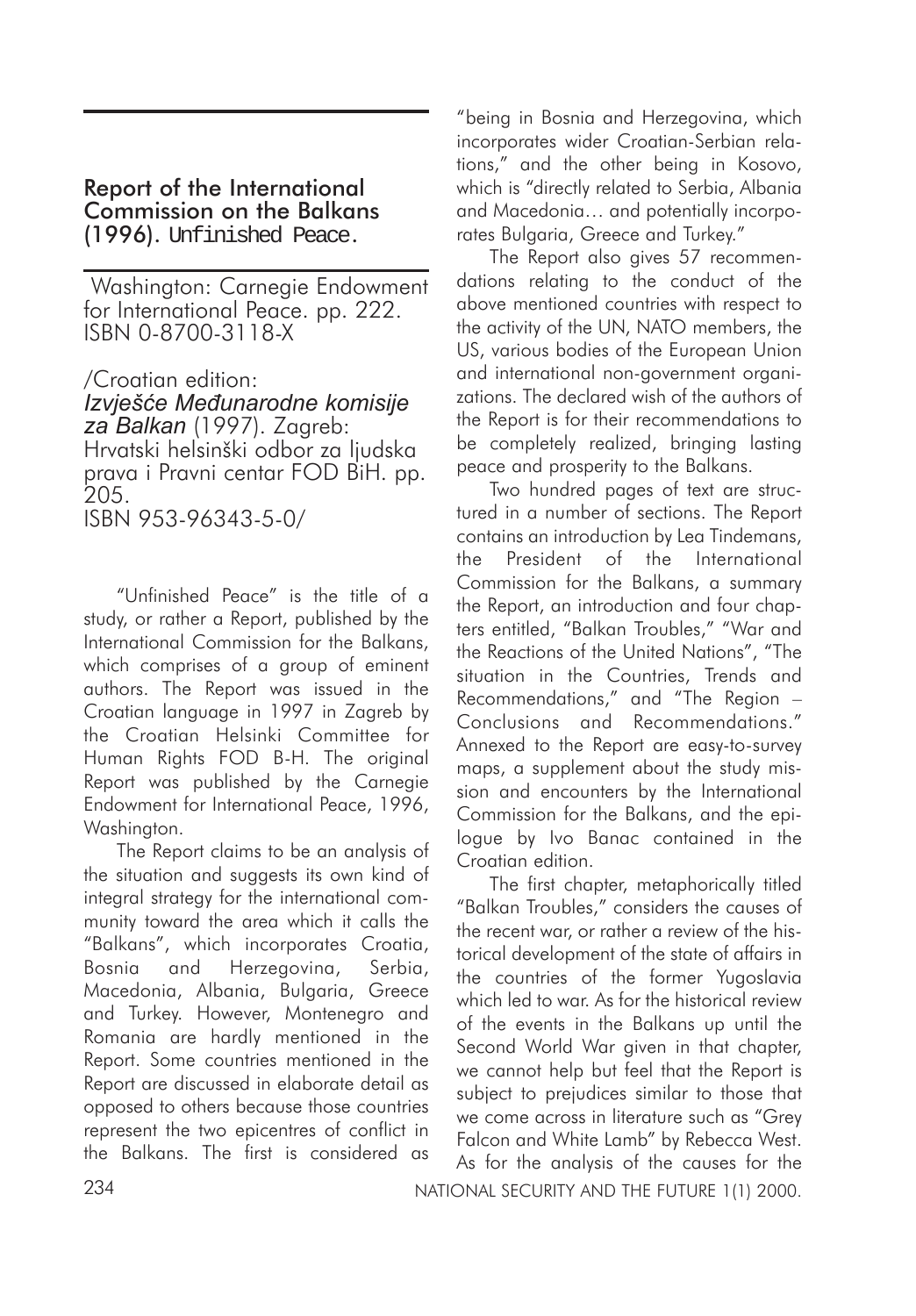recent war in Croatia and Bosnia and Herzegovina given in the same chapter, the Report does not consider the relevant foreign factors for its outbreak, and all the more categorically states that "the causes of this war were not outside of the Balkans, rather inside of it." The main culprits for the war, according to the Report, were old "inherited hatreds", which due to changing international surroundings, given the disintegration of communist systems, brought about crude nationalism. The Report rejects the thesis about a "conflict of civilizations," and accepts that nationalist politicians skilfully used, rather abused, the Church and religious symbols for their own aims. According to this, the Serbs and Croats were ascribed to as being nationalistic politicians, whilst the Moslems "despite all their shortcomings and mistakes, came the closest to defending European principles of tolerance and open societies from those who, in the name of Christian Europe, endeavoured to exterminate them," (p. 22). The authors of the Report do not mention nor attempt to explain the phenomena that during the war in Bosnia and Herzegovina the Moslems fled in the hundreds of thousands to those "who endeavored to exterminate them," i.e., Croatia, which unselfishly sheltered them. We believe that the failure to mention this is not accidental as it questions Croatia's tolerance and openness.

The second chapter, entitled "The War and the Reactions of the International Community," analyses the course of the war in Croatia and Bosnia and Herzegovina and the endeavours of the international community to end it. It is telling that the aggression in Croatia is depicted very briefly and bleakly, without mention of the destruction (apart from Vukovar and Dubrovnik), while the number of killed (only 2,000 dead in Vukovar is mentioned) and exiled (only 247,000 is mentioned) Croats

is decreased. Particularly unrealistic and biased is the part of the Report about the operations that liberated the occupied regions of the Republic of Croatia, which the Report describes as "attacks on Krajina" that was followed by "a campaign of ethnic cleansing" (p. 41). Most space and statistics in this chapter of the Report is dedicated to the military conflict in Bosnia and Herzegovina. As a whole, given the way in which the Report presents the course of the war, it is hard not to think that this part of the Report more intensely blames the Croats for the fighting in Bosnia and Herzegovina, while it marginalizes the contribution of the Croatian Army in liberating Bihać and parts of Bosnia and Herzegovina from the Serbian aggressors, which were the preconditions for the Dayton Accords.

The description of the international community's efforts is reasonably objective, and at times even overtly critical of Western countries. The events in Slovenia that preceded the aggression in Croatia are lucidly assessed as being the intentions of the Serbian politicians in allowing the independence of Slovenia, in relation to the nature of the 1991 Brioni Declaration as a means for gaining time for the deployment of the Yugoslav Army in Croatia and Bosnia and Herzegovina, i.e. preparing for an aggressive war and the European Community's failure to recognize the nature of the problems. An objective but brief depiction is given of the endeavours of the United Nations between 1992 and 1994 in Croatia, i.e. during the period of the so-called Vance Plan (the UN Secretary General's envoy, former US State Secretary, Cyrus Vance), rather the origins of the Z-4 plan (the draft agreement on Knin, southern Baranja and western Srijem) which the Serbian side rejected.

The war and participation of the international community in Bosnia and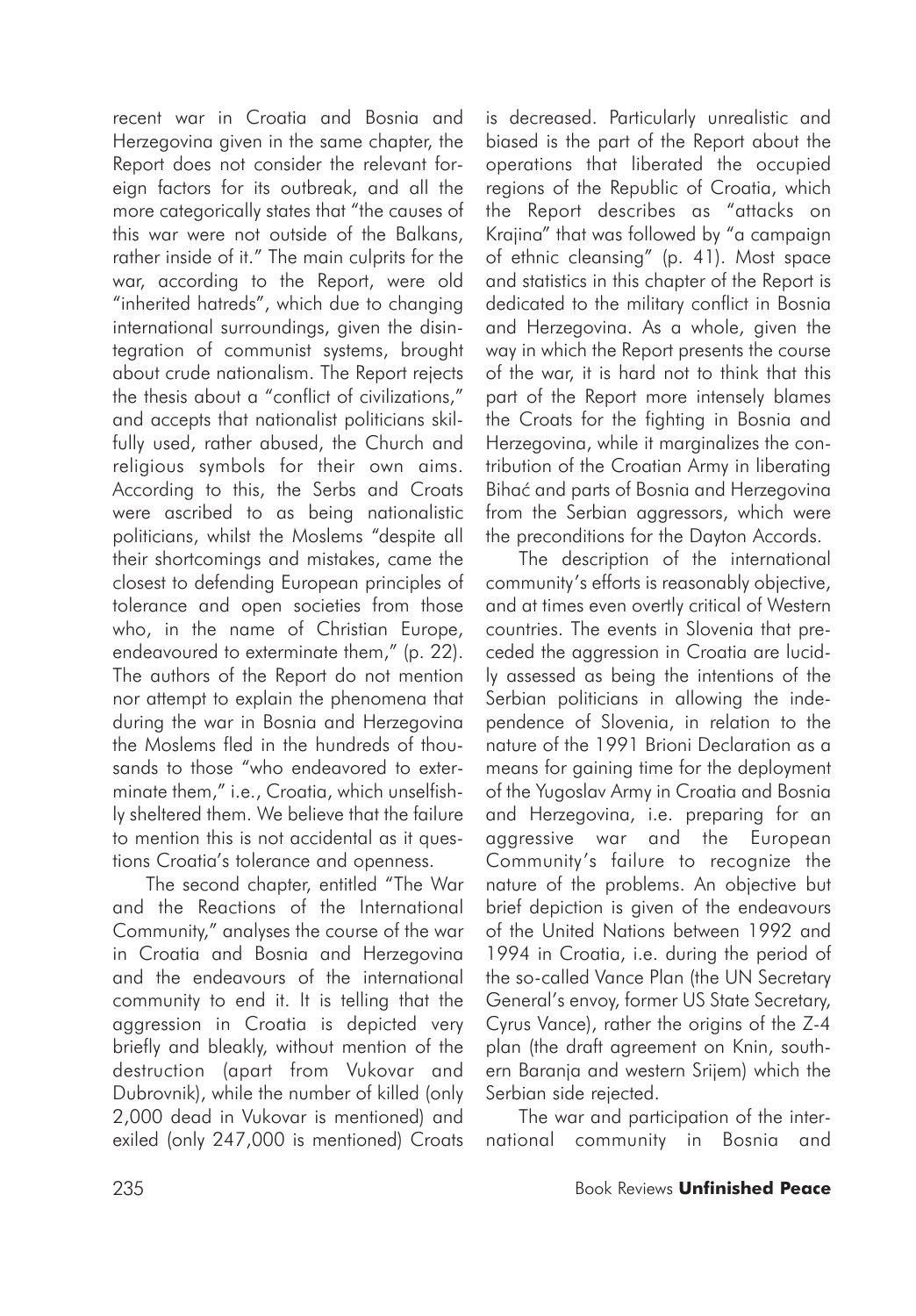Herzegovina is discussed much more widely and is given much more importance, which is best evidenced in the statement, "the war in Bosnia and Herzegovina provoked the most serious crisis in trans-Atlantic relations since the Suez crisis…" (p. 55). With geographical maps, all initiatives were reviewed, from the Vance-Owen plan from January 1993, the Owen-Stoltenberg plan from July 1993, the Contact Group plan from July 1994, to the Dayton Accord from November of 1995. Nevertheless, the entire chapter leaves the perception of a greater contribution by NATO compared to the inefficiency of the EU, rather the EC. Significant criticism is given of western countries in not recognizing the aggression, the indecisiveness and use of force and generally for inaction in preventing the conflict. Criticism for belated action in light of defending safe areas is clear but remains fairly unclear in light of the statement given in the Report; "no attention was directed toward constructive ideas for transforming Yugoslavia from a communist federation to a democratic one…" (p. 56) and even the hypothesis that Croatia was recognized prematurely as "recognition excluded from play the important lever with which Croatia could have been restrained in its conduct toward the Serbs in Krajina" (p. 60). Does this mean that the authors of the Report consider that Yugoslavia could have been, with more determined participation from the West, safeguarded from disintegration?

It is particularly worth highlighting the lack of recognising the decisive role of the Croatian Army operation in 1995 in achieving the Dayton Accord. This most likely stems from not knowing the principle facts, for how can one explain formulations such as "the successful offensive of Bosnian and Croatian forces in Western Slavonia" (p. 73).

The third chapter, "The Situation in the Countries, Trends and Recommendations", together with the fourth chapter, "The Region Conclusions and Recommendations", are the most important and most pretentious parts to the Report. These chapters, along with an analysis of the situation and detailed explanations, give 57 explicit recommendations concerning the function of the UN, NATO, the US, and various bodies of the European Union, international non-government organizations and the countries in the "region" themselves. All the recommendations in the Report can be organized in a number of groups; security, reconstruction and development, democracy (civil society and media), inter-ethnic relations and conduct toward minorities, and regional cooperation. The recommendations in the third chapter are directed individually toward the countries in the region, while the recommendations in the fourth chapter are mainly directed toward the region as a whole. It is interesting that, judging by the number and content of the recommendations given in the third chapter, the Report considers Bosnia and Herzegovina and the Republic of Croatia as being the most problematic countries.

Ten recommendations directly concern Bosnia and Herzegovina. In stating that in the Dayton solution "there exists a hidden contradiction" as it "accepts the ethnic division of Bosnia and Herzegovina which was achieved with the help of military force" and at the same time wishes to "protect and reintegrate the pre-war multiethnic Bosnia" (p. 78), the Report also reveals the meaning of some recommendations as being a means for supplementing, rather redefining, Dayton. The final aim of the recommendations is the entire reconstruction of multiethnic Bosnia, i.e. avoiding the possibility of separating the three sides in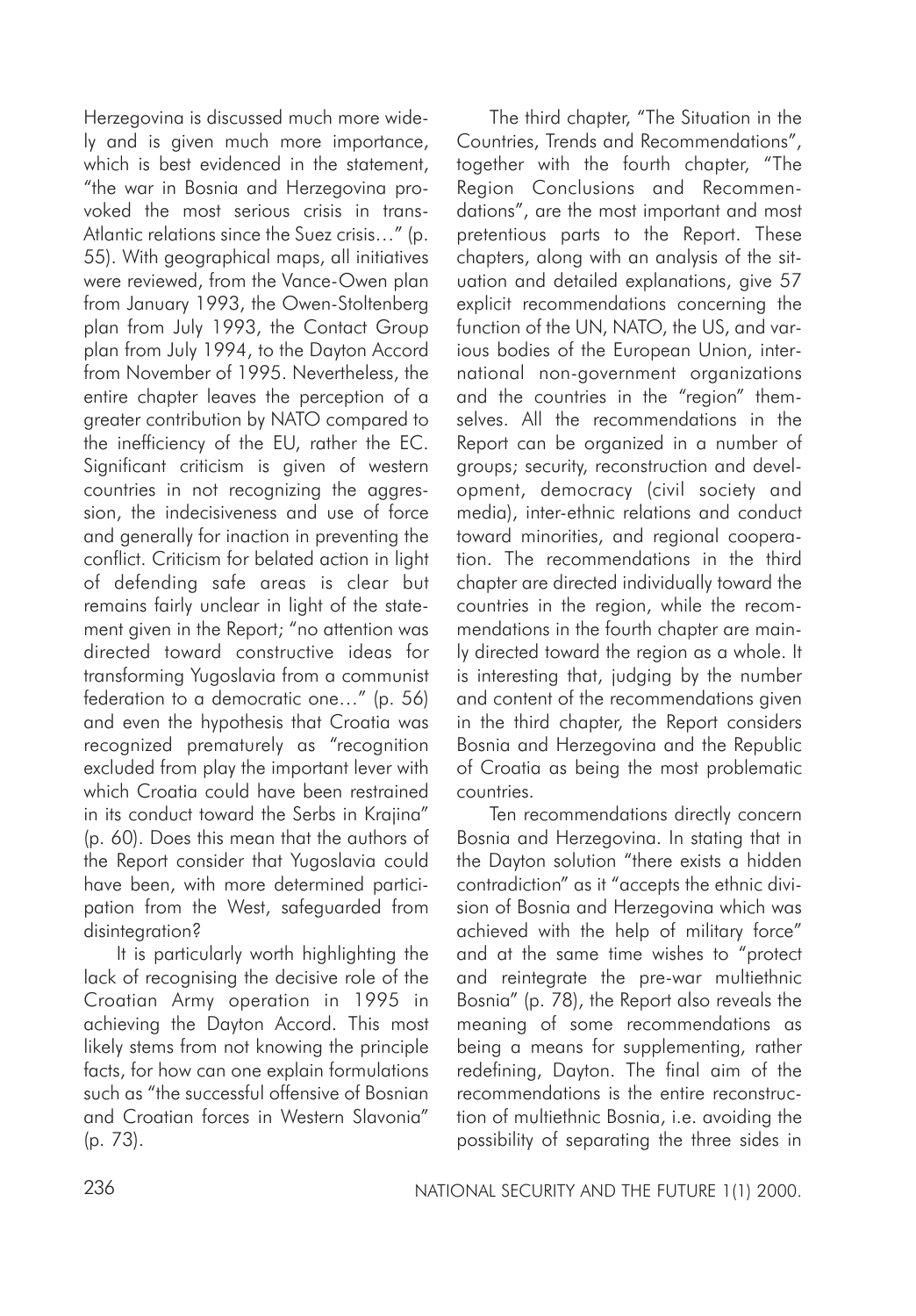Bosnia and Herzegovina into three separate states. With this end in mind, the Report recommends the military presence of the international community, supporting joint institutions, i.e. non-government organizations, complying to the obligations of the tribunal in The Hague, freedom of the media, the economic reconstruction of the country, strengthening the civil aspect of the West's presence, achieving the right of refugees for return, etc.

Five recommendations relate to the Republic of Croatia. Following a very critical exposition on Croatia, broad assessments and inaccurate consternations, the Report concludes how "much more stringent measures must be applied to this country" (p. 106). The recommendations suggest that the US Government demand(s) of the Republic of Croatia an improvement in its relations toward minorities, the return of refugee Serbs, the complete freedom of the media, decentralization and regionalism, and dissolving Herceg-Bosna along with "taking a share of the economic recovery of Bosnia and Herzegovina."

Serbia is termed as the "most important state in South-eastern Europe" and is given surprisingly little recommendation. The Report suggests the implementation of the Dayton Accords, extraditing war criminals, accepting the draft agreement on succession, freedom of the media, and devising the western strategy for recognizing a new Yugoslavia and its inclusion in international institutions.

Four recommendations are dedicated to Kosovo. They encompass the return of autonomy, abstaining from independence and a start to negotiations, and the return of normal civil life through the work of nongovernment organizations.

Three recommendations pertain to Albania: pro-western orientation, the building of infrastructure and joining with the Balkans and not Islamic countries.

Macedonia must increase the proportion of Albanians in its government, decentralize, and retain UNPREDEP so as to decrease the tensions around the university in Tetovo.

As for Montenegro, Bulgaria, Greece and Turkey, there are no particular recommendations. Romania is not at all mentioned.

It can be concluded that in its review of the situation in individual countries in the region, i.e. before drafting the recommendations, the Commission acted with bias and impartially. How else can the considerably more critical stance toward some countries in comparison to others be explained, that is passing over in silence the evident violations of human rights perpetrated by some and magnified in others. Why is it that for some countries, where even laymen can perceive great problems, no recommendations are given at all?

The 28<sup>th</sup> recommendation given in the fourth chapter is dedicated to the region as a whole. It relates to the problems of regional cooperation, economic cooperation, reconstruction and development, democracy in relation to civil society and the media, multi-ethnic relations and conduct toward minorities, and security, i.e. the control of armaments. All imply the importance of creating a regional framework for resolving potentially dangerous issues and controversies, i.e. the need to strengthen the role of non-government organizations in the region.

Concerning the abovementioned recommendations, from today's perspective, four years after the first Report was issued, importance is drawn to the fact that nevertheless the conduct of the international community toward the countries encompassed in the Report coincide in some elements with the recommendations given in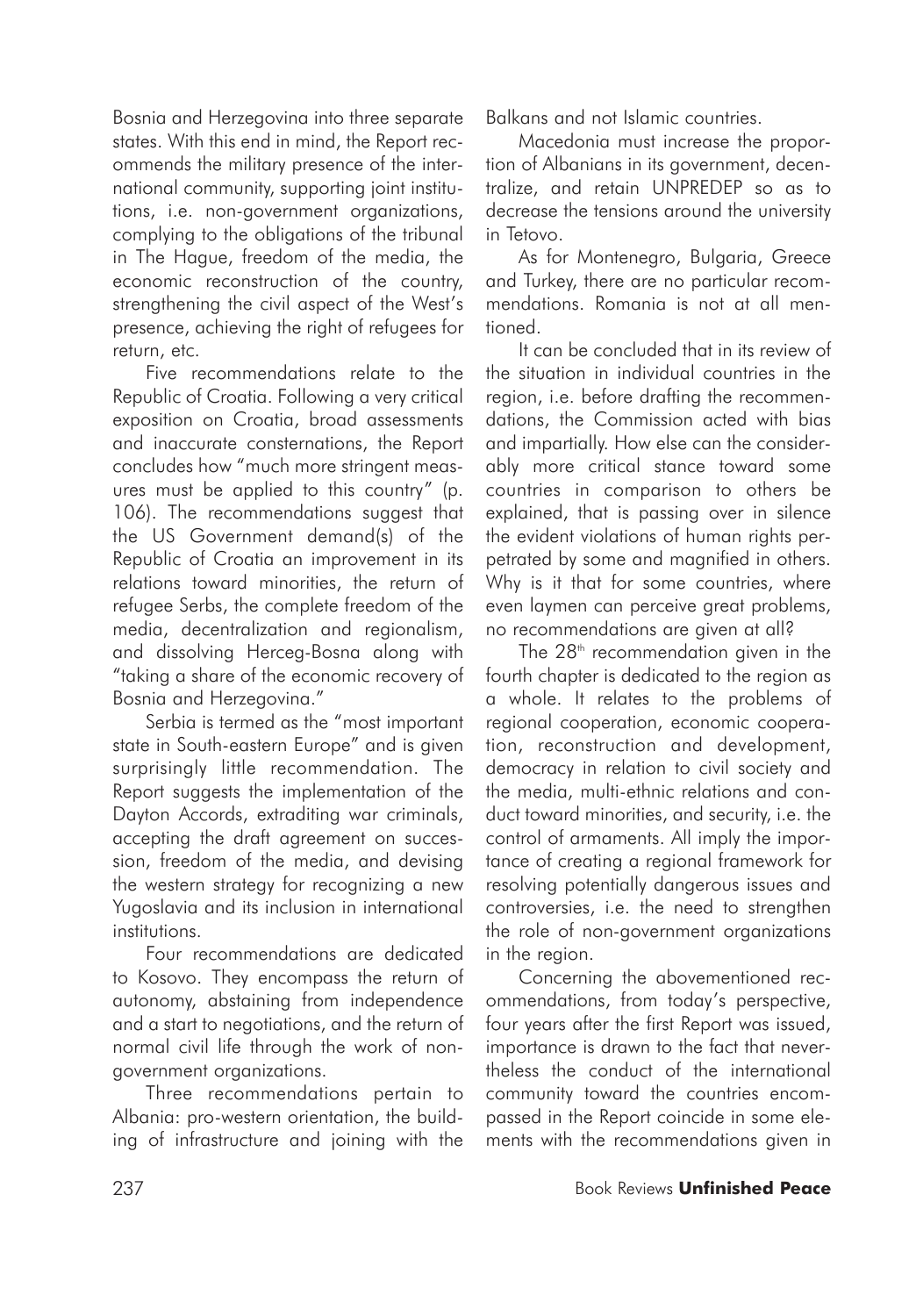this Report. Realized in particular are recommendations concerning the reinforcement of "civil society," that is the role of non-government organizations. This indicates that the recommendations of the Commission are taken seriously. We won't dwell on the question why this is so. What are the consequences of the moves taken under those recommendations provokes another question.

It is particularly important to emphasize the relatively mild judgements and small demands made upon the Serbs in comparison to the very sharp judgment of Croatia. In this light it would be very revealing, in a separate study, to compare the first Report of the International Commission for the Balkans of the Carnegie Foundation from 1914 with the events that transpired later in the "Balkan" region in the context of the First and Second World Wars. The authors themselves in the introduction to this Report recognize the fact that the views of the first and second Commissions are similar.

The first Report from 1914 and this one published in 1996 are equally concerned and have the justified conclusion (and their lack of will) of the urgency for the timely engagement of Europe and the US in resolving problems in the Balkans.

Unfortunately, those who share consideration of the civilizational superiority, rather intellectual arrogance, prevent an objective, empathetic perception of the problems in the countries of the region. What to say about the first Report which states that the "civilization layer is very thin and that the liberation of the beast in man is always possible when force turns patriotism into crime and heroism into savagery," but that they were prophetic, not only in the relations in the Balkans but in the relations of all participating countries of the First and Second World Wars. The objective perception of the Balkan issues can only be

shaped by a commission that accepts the "thin civilizational layer" as inherent in every man in every country in the world, even (as was shown by the events during the two world wars) in the developed West.

In any case, the individual moves made by the international community after 1996, intentional or accidental, coincide with the recommendations in the Report. At the same time, some important moves by the international community, such as the bombing of Serbia because of the events in Kosovo, are not at all predicted nor suggested in the Report.

Generally viewed, the Report is superficial where the Republic of Croatia is concerned. For example, the Report correctly concludes that "leading international powers, up until the summer of 1995, were not prepared to convincingly threaten force so as to enforce a solution", that is that they were late. However, the aforementioned is written in the context of the killings in Srebrenica, whilst it does not mention the recent war crimes during the aggression against Croatia. Already in this approach to the problem, it is evident that Croatia is considered within a welter of Balkan events and whose politics primarily bring about the consequences in the Balkans, in comparison to Slovenia (which is altogether not mentioned in the Report). Croatia is not considered as a country that has powerful roots and powerful contacts in the Central European region. Croatia is not perceived as a bridge between Europe and the Balkans, rather only as an integral part of the Balkans. This sort of consideration about Croatia does not give the true picture and does not find a useful solution, not only for Croatia, but also for the entire Balkans and the Central European region.

In considering the reasons as to what prompted the establishment of this study, by all means assuming the commendable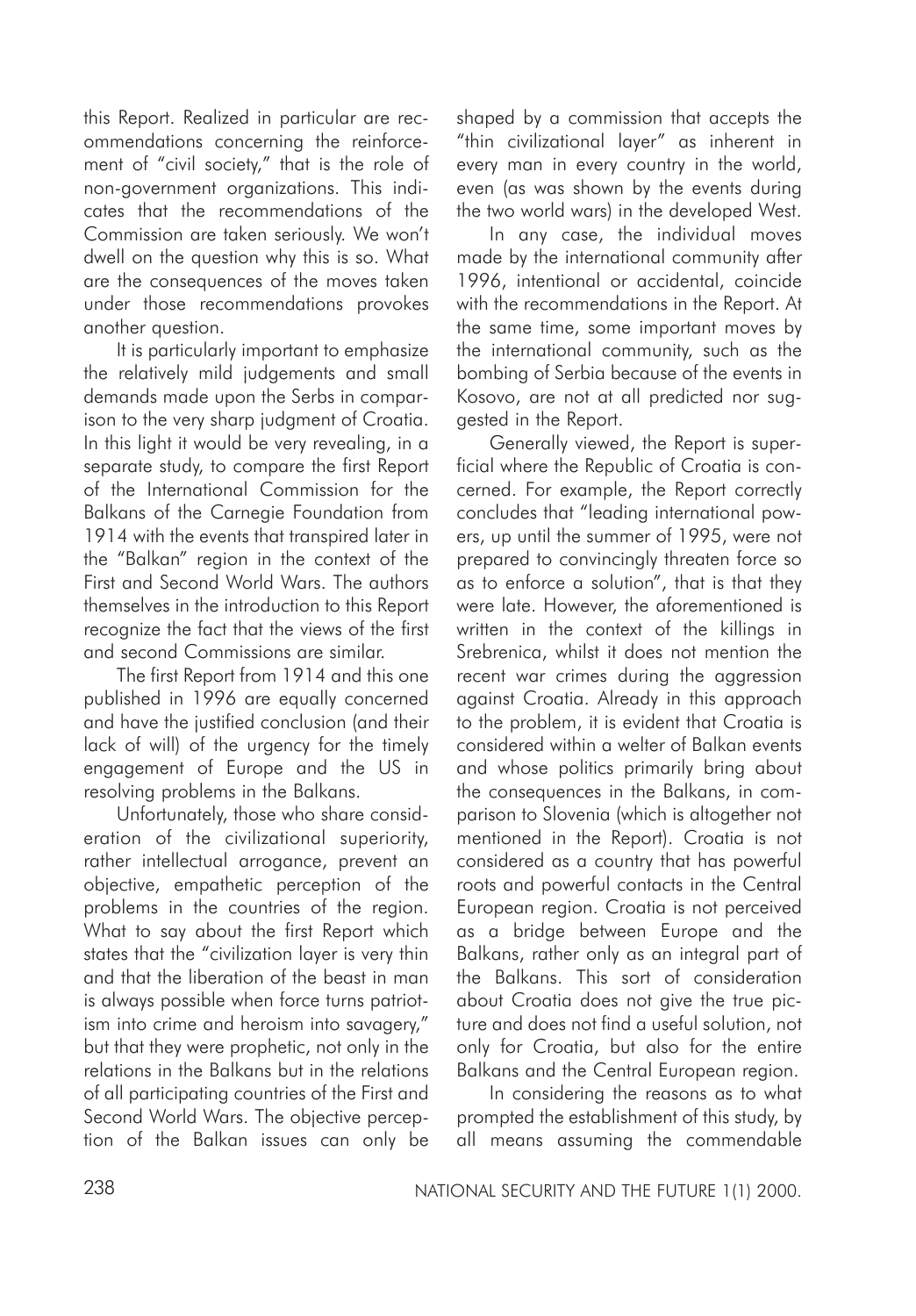desire to assist the region, the thesis on the possible influence of fighting in the region and the events in other countries in Eastern Europe and the former USSR mentioned in the introductory summary of the Report itself must also be taken into consideration: "The worsening multi-ethnic relations and the ever worsening situation for national minorities in the Balkans would have negative consequences in other parts of Eastern Europe and the former Soviet Union, where demography does not coincide with political borders. Moreover, the fate of the Muslims – their political integration or isolation – could become an acid test of relations between Europe and the Islamic world." Not disputing the justification of this argument, it is nonetheless difficult, four years after the end to the serious fighting in the region and writing of this Report, to note a more serious link between the events in Bosnia and Herzegovina and current events in Chechnya.

In any case, most likely the important reason for writing the Report lies also in the concern for possible implications of the events in Bosnia and Herzegovina with an important NATO member – Turkey. The Report itself states that the "Bosnian issue has become the powerful weapon in the hands of Turkish Islamists who at present have the position of presidency in the government and, who have achieved success upon success on the domestic political stage, which is without precedence in Turkish contemporary history" (cit. summary XXVI).

Numerous incorrect citations in the Report are most likely the fruit of a number of previously shaped strong stances, so strong that they have become the prejudgment and limit the scope, and inhibit the freedom and innovation, of the recommendations themselves.

The first is the strong beliefs in the inca-

pability of the countries in the region to solve their mutual problems on their own, that is the belief that they cannot solve those problems without various forms, including military, of western intervention. The Report even directly suggests the "uninterrupted and consistent military arrangement of NATO" up until the establishment of the "Balkan Partnership for Peace association." This stance is expressed at the very beginning of the Report, already in the second paragraph of the summarised review in the introduction. Namely, the statement that, "this Commission believes that, if we pretend that we do not see the problems in the Balkans, it will be shown that it will be the equally successful recipe for a catastrophe at the end to the twentieth century as it was at its start. Foreign sponsors and even the factors which forcefully impose peace will have to remain in that region for a long time," clearly shows that the Commission does not wish to recognise that the main cause of the problems in the region even prior to the outbreak of World War One was not only the historical inheritance of the peoples in the region, rather the "Balkan ethnic conflicts," but that that to a large extent was the interests of factors outside the region, primarily the Ottoman and Austrian empires and up until the present day, which obstructs free individualization and development of the countries in the region.

The Report foresees that almost all the conflicts in the region were quickly initiated, primarily at the times of confrontation of the great powers in this region. In that context it is completely correct to state that this region is an eternal battleground for the interests of the great powers, and when these battles come ablaze they remind us of Samuel P. Huntington's "conflict of civilizations". As opposed to that, the Report relativises the aforementioned by stating

## 239 Book Reviews **Unfinished Peace**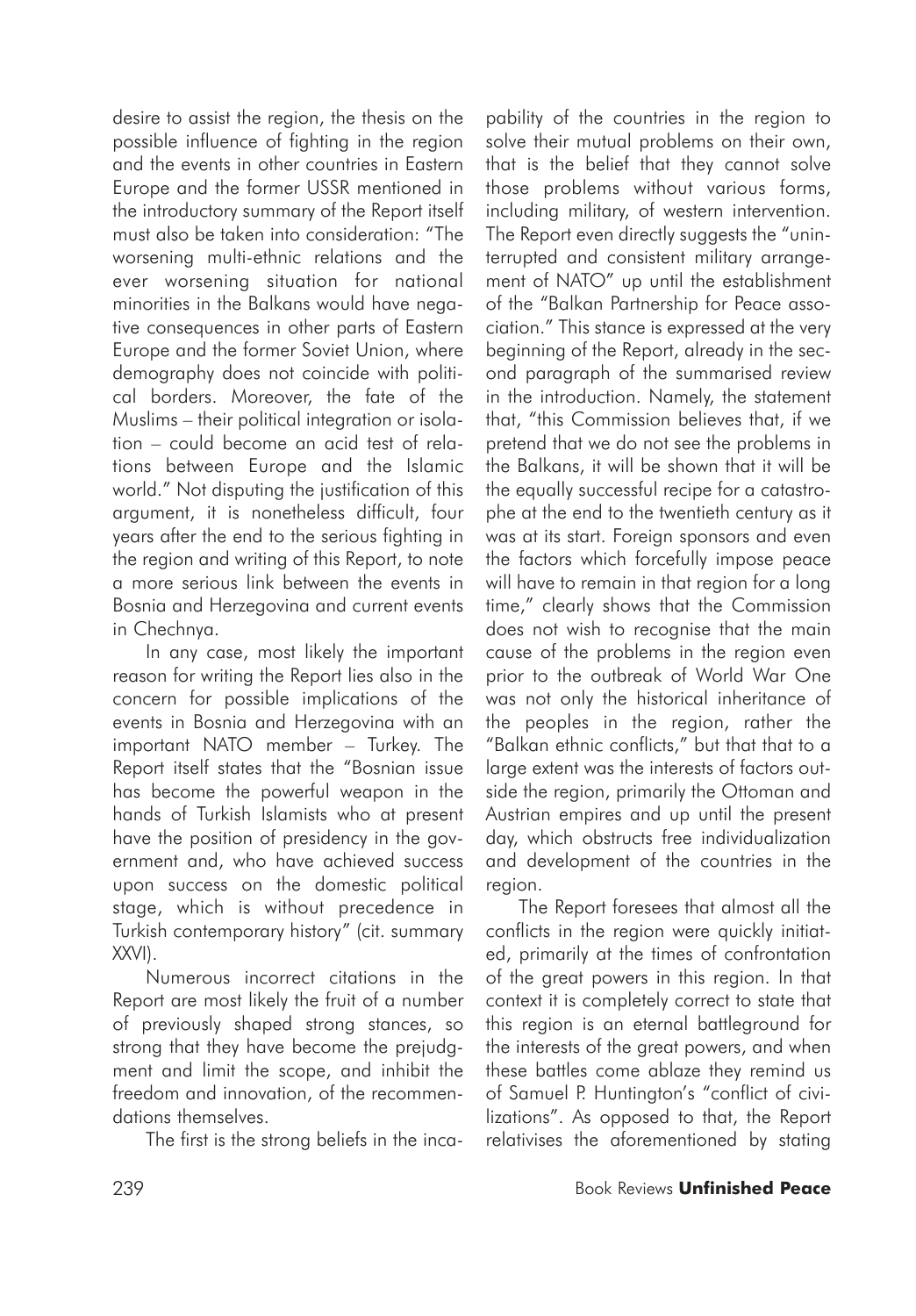that "renewed nationalistic conflicts reflect the ambitions of the great powers to reinstate their sphere of influence in the Balkans," merely as an "attitude in which many in the Balkans believe." At the same time the theory that "the issue deals with a resurgence of ancient hatred and a resurgence of repressed nations" is given as an "interpretation that is widespread in the West."

Subsequently the authors of the Report synthesize the aforementioned by stating, "there is some truth to all of this and nobody should underestimate the importance of history in the Balkans. However, the main reasons for this war were that the sparks of aggressive nationalism were stirred by those political leaders of the Yugoslav federation who, in their desire to realize their own nationalistic aims, appealed to ancient hatreds and who intentionally set in motion their own propaganda machinery…" (cit. summary p. XVI).

The second prejudice emanates from the first, which is the belief in equal quilt for the fighting in the region. One would have to be truly blind not to be able to differentiate between the aggressor (Serbia) and the victims (Croatia, Bosnia and Herzegovina), or not be able to recognize which of the countries of the former Yugoslavia had the necessary means for aggression (armament) at the beginning of the nineties and the aspiration for domination over others (the ideology of Greater Serbia). There is no differentiation between the negative aggressive nationalism that was based on a desire to conquer and dominate over others, and nationalism as a defensive reaction to protect one's own existence from the aggression of the other.

The third prejudice is the belief that the synthesis, rather various forms of linking and integration as opposed to the sovereignty of states in the region, automatically contributes to solving the problem. History tells us otherwise; the bloodiest conflicts originated directly from the downfall of old or the formation of new – either forcefully or artificially created – 'integration' entities in this region (Ottoman Empire, Austro-Hungary, both Yugoslav states).

Nonetheless, in regards to regional cooperation the Commission recommends, but also doubts, in the "possibility of maintaining an international conference on security in the Balkans, and even an ambitious conferences that would have the aim of creating a south-Balkan confederation," (p. 140). The Commission recommends the formation of "free trade zones" as being the most realistic and economically most useful solution, which would in the end become a part of CEFTA.

It is even more uncertain of how they plan on implementing one of the key proposals in the Report in regards to creating "a Partnership for Peace Balkan association" and its "linking to the broader structures of NATO," (recommendation No. 53, p. 170).

Instead of the conclusion, let's return to the beginning, the title; "Report of the Commission for the Balkans."

When we state "Report" we ask – for whom? Normally, for those who paid. In this case, among others, the Carnegie Foundation and the Open Society Institute. Neither is a government organization or institute, which opens a series of interesting questions on the mutual relations of the mentioned non-government organizations and the governments of specific countries, and even the possible influences of these organizations on the governments themselves.

240 NATIONAL SECURITY AND THE FUTURE 1(1) 2000. When we state "commission" we ask – what kind? This one is comprised of undoubtedly eminent experts, intellectuals and politicians (Leo Tindemans - President, Lloyd Cutler, Bronislaw Geremek, John Roper, Theo Sommer, Simone Veil, David